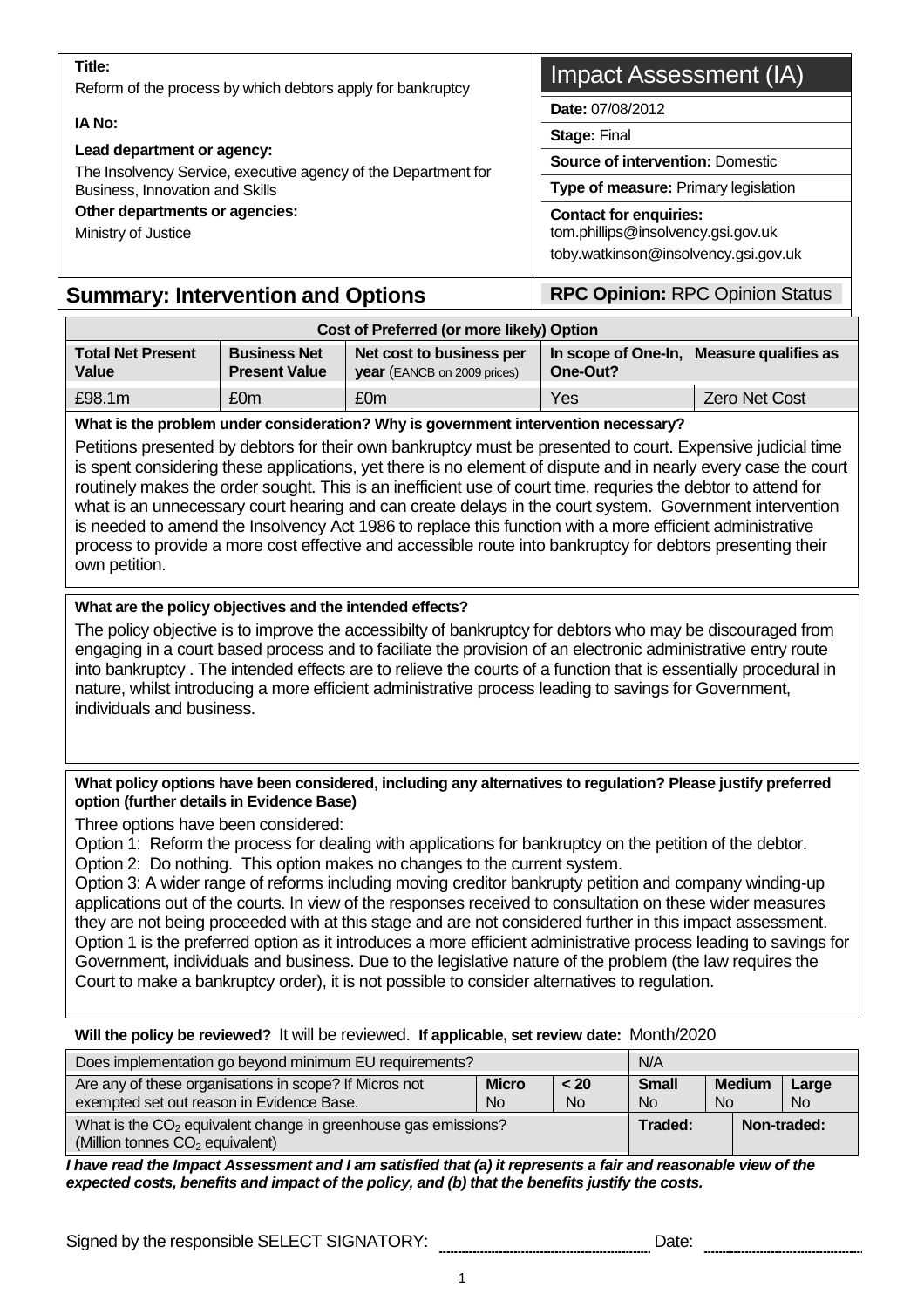# **Summary: Analysis & Evidence Policy Option 1**

**Description:** 

#### **FULL ECONOMIC ASSESSMENT**

| <b>Price</b><br><b>PV Base</b>                                                                                                                                                                                                                                                                                                                                                                                                                                                               |                                                                                                                                                                                                                                                                                                                                                                                                                                            | Time |                                                         |       |                              | Net Benefit (Present Value (PV)) (£m)                        |                       |                                         |  |  |
|----------------------------------------------------------------------------------------------------------------------------------------------------------------------------------------------------------------------------------------------------------------------------------------------------------------------------------------------------------------------------------------------------------------------------------------------------------------------------------------------|--------------------------------------------------------------------------------------------------------------------------------------------------------------------------------------------------------------------------------------------------------------------------------------------------------------------------------------------------------------------------------------------------------------------------------------------|------|---------------------------------------------------------|-------|------------------------------|--------------------------------------------------------------|-----------------------|-----------------------------------------|--|--|
| Base<br>Voor                                                                                                                                                                                                                                                                                                                                                                                                                                                                                 | Year<br>ാവാ                                                                                                                                                                                                                                                                                                                                                                                                                                |      | <b>Period</b><br>$V0$ aro 40                            |       | Low: £62.8m<br>High: £131.7m |                                                              | Best Estimate: £98.1m |                                         |  |  |
| COSTS (£m)                                                                                                                                                                                                                                                                                                                                                                                                                                                                                   |                                                                                                                                                                                                                                                                                                                                                                                                                                            |      | <b>Total Transition</b><br>(Constant Price)             | Years |                              | <b>Average Annual</b><br>(excl. Transition) (Constant Price) |                       | <b>Total Cost</b><br>(Present Value)    |  |  |
| Low                                                                                                                                                                                                                                                                                                                                                                                                                                                                                          |                                                                                                                                                                                                                                                                                                                                                                                                                                            |      |                                                         |       |                              |                                                              |                       |                                         |  |  |
| High                                                                                                                                                                                                                                                                                                                                                                                                                                                                                         |                                                                                                                                                                                                                                                                                                                                                                                                                                            |      |                                                         |       |                              |                                                              |                       |                                         |  |  |
| <b>Best Estimate</b>                                                                                                                                                                                                                                                                                                                                                                                                                                                                         |                                                                                                                                                                                                                                                                                                                                                                                                                                            |      |                                                         |       |                              |                                                              |                       |                                         |  |  |
| Description and scale of key monetised costs by 'main affected groups'                                                                                                                                                                                                                                                                                                                                                                                                                       |                                                                                                                                                                                                                                                                                                                                                                                                                                            |      |                                                         |       |                              |                                                              |                       |                                         |  |  |
| below.                                                                                                                                                                                                                                                                                                                                                                                                                                                                                       | The set-up costs have been estimated to be around £2m. This is a one-off cost, to develop IT and set up<br>the Adjudicator's office, and has been subsumed within the anticipated running costs. There are no other<br>monetised transition costs. Annual running costs will be fully recovered through the fees charged for the<br>cost of processing this work. All monetised costs are therefore included within the monetised benefits |      |                                                         |       |                              |                                                              |                       |                                         |  |  |
|                                                                                                                                                                                                                                                                                                                                                                                                                                                                                              |                                                                                                                                                                                                                                                                                                                                                                                                                                            |      | Other key non-monetised costs by 'main affected groups' |       |                              |                                                              |                       |                                         |  |  |
|                                                                                                                                                                                                                                                                                                                                                                                                                                                                                              | There may be some modest familiarisation costs for those involved in the provision of debt advice, mainly<br>large organisations within the civil society sector. Given that the impact is estimated to be negligible it is<br>deemed disproportionate to undertake an analysis to monetise these costs.                                                                                                                                   |      |                                                         |       |                              |                                                              |                       |                                         |  |  |
| <b>BENEFITS (£m)</b>                                                                                                                                                                                                                                                                                                                                                                                                                                                                         |                                                                                                                                                                                                                                                                                                                                                                                                                                            |      | <b>Total Transition</b><br>(Constant Price)             | Years |                              | <b>Average Annual</b><br>(excl. Transition) (Constant Price) |                       | <b>Total Benefit</b><br>(Present Value) |  |  |
| Low                                                                                                                                                                                                                                                                                                                                                                                                                                                                                          |                                                                                                                                                                                                                                                                                                                                                                                                                                            |      |                                                         |       |                              | 7.3                                                          |                       | £62.8m                                  |  |  |
| <b>High</b>                                                                                                                                                                                                                                                                                                                                                                                                                                                                                  |                                                                                                                                                                                                                                                                                                                                                                                                                                            |      | Optional                                                |       |                              | 15.3                                                         |                       | £131.7m                                 |  |  |
| <b>Best Estimate</b>                                                                                                                                                                                                                                                                                                                                                                                                                                                                         |                                                                                                                                                                                                                                                                                                                                                                                                                                            |      |                                                         |       |                              | 11.4                                                         |                       | £98.1m                                  |  |  |
|                                                                                                                                                                                                                                                                                                                                                                                                                                                                                              | Description and scale of key monetised benefits by 'main affected groups'<br>Removing the courts from the debtor petition process should result in resource savings for Government,<br>plus savings for individuals.                                                                                                                                                                                                                       |      |                                                         |       |                              |                                                              |                       |                                         |  |  |
| Other key non-monetised benefits by 'main affected groups'<br>Indirect benefits to business are anticipated to arise as a result of a small increase in the proportion of<br>debtor petition bankruptcies in relation to creditor petition bankruptcies. Illustrative savings in the range of<br>£1.6m to £3.3m have been indicated.                                                                                                                                                         |                                                                                                                                                                                                                                                                                                                                                                                                                                            |      |                                                         |       |                              |                                                              |                       |                                         |  |  |
|                                                                                                                                                                                                                                                                                                                                                                                                                                                                                              | Key assumptions/sensitivities/risks<br>Discount rate (%)<br>3.5                                                                                                                                                                                                                                                                                                                                                                            |      |                                                         |       |                              |                                                              |                       |                                         |  |  |
| 1. If bankruptcy numbers increase/decrease, estimated running costs (and therefore net benefit) will vary<br>accordingly. 2. The level of fee charged to each applicant by the Adjudicator will be set to match the activity<br>required under the administrative process. 3. Additional longer term savings for Government (HMCTS)<br>based on the removal of debtor petitions from the courts will take time to realise because of the relatively<br>fixed nature of the associated costs. |                                                                                                                                                                                                                                                                                                                                                                                                                                            |      |                                                         |       |                              |                                                              |                       |                                         |  |  |
| <b>BUSINESS ASSESSMENT (Option 1)</b>                                                                                                                                                                                                                                                                                                                                                                                                                                                        |                                                                                                                                                                                                                                                                                                                                                                                                                                            |      |                                                         |       |                              |                                                              |                       |                                         |  |  |

Direct impact on business (Equivalent Annual) £m: **In scope of OIOO?** Measure qualifies as **Costs: 0 Benefits: 0 Net: NA** Yes Zero net cost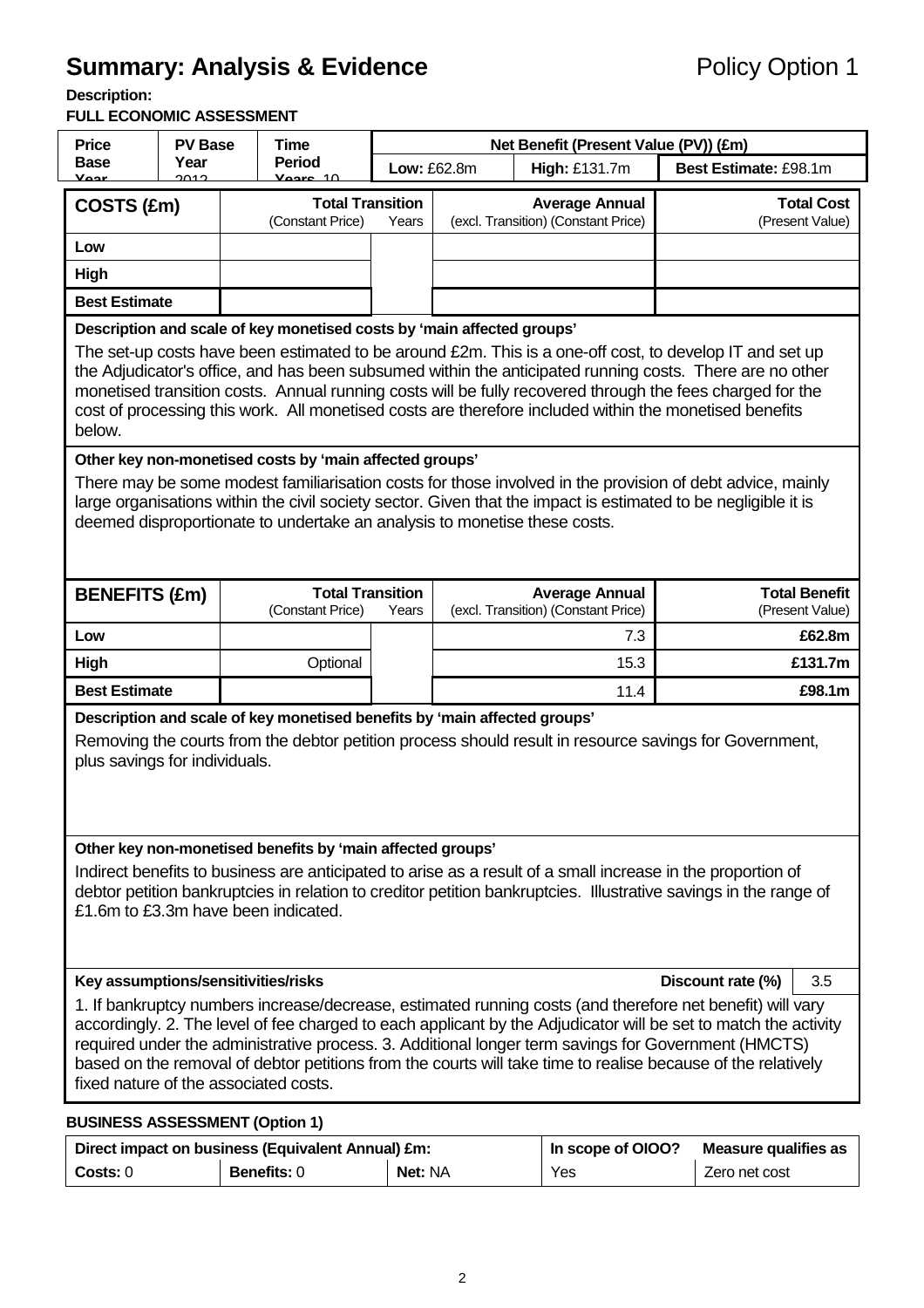# **Evidence Base (for summary sheets)**

# **BACKGROUND**

- 1. In 2007, the previous administration first invited views on the feasibility of removing the courts from the order making process for debtor petition bankruptcies. This first consultation, 'Bankruptcy: Proposals for Reform of the Debtor Petition Process<sup>1</sup> proposed that orders which followed debtors' own petitions for bankruptcy could be made administratively by a suitably qualified and experienced official based within The Insolvency Service.
- 2. In view of the general support for this concept, and with growing recognition that court services were reaching their capacity to deal with these types of cases, a further consultation entitled 'Reforming Debtor Petition Bankruptcy and Early Discharge'<sup>2</sup> was published in November 2009.
- 3. A fundamental part of the proposals consulted upon was the introduction of a new office for a Secretary of State appointed decision maker, or Adjudicator. The office-holder would have the relevant skills, experience and expertise to enable him/her to make an administrative decision whether to grant a bankruptcy order based on the debtor's petition.
- 4. A total of 37 businesses, individuals, and representative bodies responded to the November 2009 consultation. The majority indicated broad support for the proposals, and in particular, for the office of the decision maker - now to be called the Adjudicator - to sit within The Insolvency Service but to be independent of the office of the official receiver.
- 5. This Government subsequently issued a further consultation on a broader scope of reforms, extending the proposals to include equivalent changes to creditors petitions in bankruptcy and also to most compulsory winding up petitions against limited companies that are also presented to the courts. This impact assessment follows on from that consultation paper entitled 'Reform of the Process to Apply for Bankruptcy and Compulsory Winding Up', issued in November 2011.
- 6. In light of responses received to this latest consultation, Ministers have decided not to proceed with these wider reforms at this stage but will confine them to debtor petitions in bankruptcy. As such, this impact assessment is solely concerned with how the process by which debtors may petition for their own bankruptcy may be reformed.
- 7. Debtors petitioning for their own bankruptcy are not businesses but individuals no change is proposed to the way that businesses or other creditors present bankruptcy petitions against individuals. The vast majority of those presenting their own bankruptcy petitions are consumer debtors with personal credit liabilities. A small number of these

l 1 http://www.insolvency.gov.uk/insolvencyprofessionandlegislation/con\_doc\_register/deptorpetresp.pdf 2

http://www.insolvency.gov.uk/insolvencyprofessionandlegislation/con\_doc\_register/Debtor%20Petition%20Reform%20Final%20 Nov%2009.pdf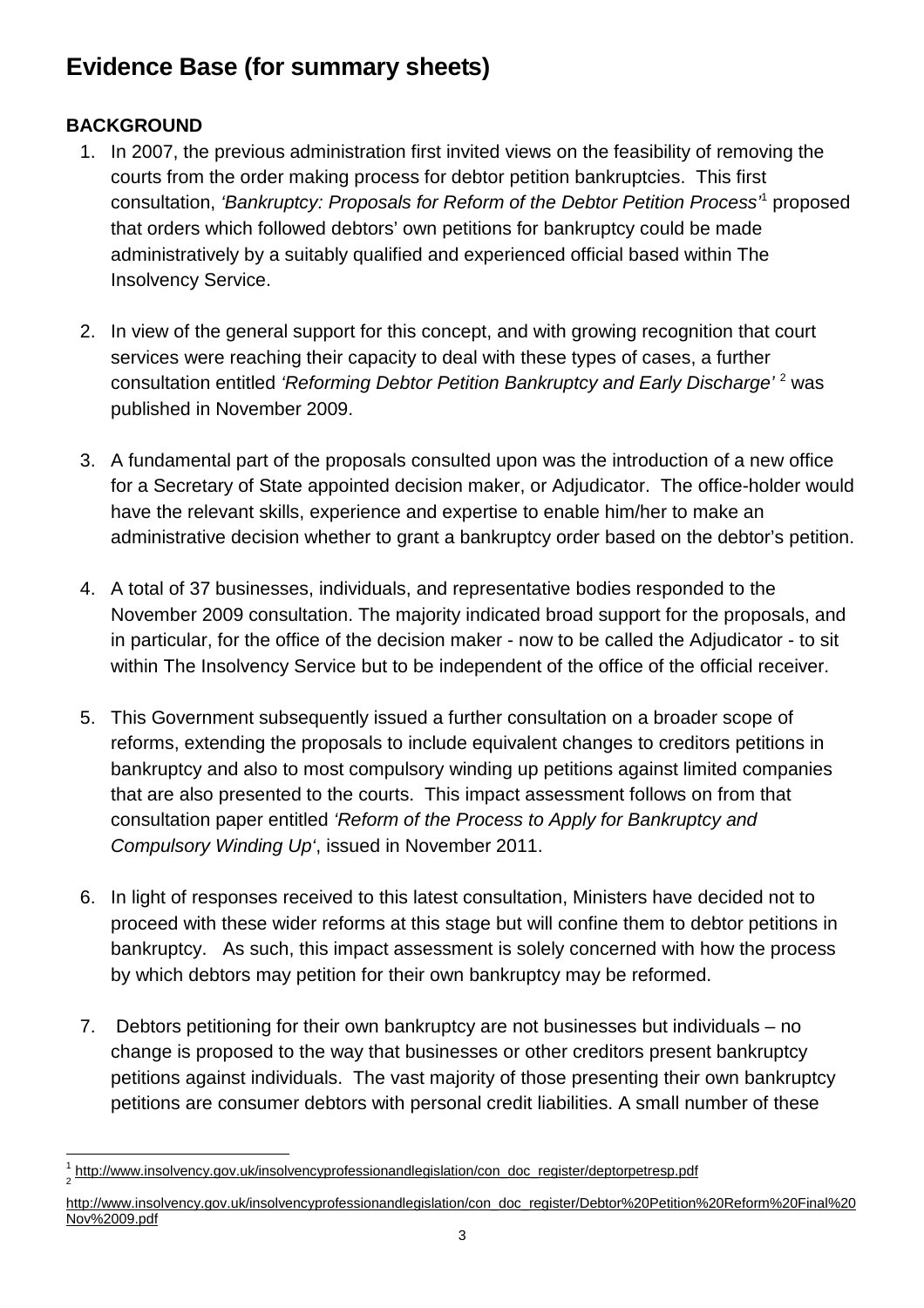individuals may formerly have been self-employed, but will have ceased trading at the time of entering bankruptcy.

## **Problem Definition**

- 8. The traditional role of the court in most areas of civil law has and continues to be to resolve disputes and hear applications brought before it. However, under the Insolvency Act 1986 all petitions for bankruptcy must be presented to the court, even when it is the debtor him/herself who is seeking the relief that bankruptcy brings and where there is no dispute as to the debtor's insolvency. On the hearing of the petition, the court invariably makes the bankruptcy order (in 2010/11, the court made an order in 96% of cases where debtors presented their own petition – see **Figure 1** below) and this therefore represents an unnecessary and inefficient use of scarce judicial time. This inefficiency is a problem that the policy seeks to resolve by removing these petitions from the court.
- 9. The routine nature of debtor petitions is borne out by **Figure 1** below which shows the vast majority of petitions presented by debtors do result in a bankruptcy order being made by the court, in contrast to those presented by creditors. Debtors seeking the relief of bankruptcy are individuals, most often consumer debtors unable to service personal credit liabilities, and are not businesses.
- 10. Whilst no statistics are maintained as to the reasons why the court may decline to make an order, it is likely that in the majority of cases this will be for administrative reasons. Such reasons could include:
	- The debtor presenting the petition in the wrong court
	- The required documents presented to the court not being in order
	- Issues surrounding the (non) payment of court fees and/or the bankruptcy deposit
- 11. The administrative system will be designed to ensure that the above issues do not arise as checks will be built in to the system to ensure that an application cannot be formally made until the required fees have been paid and the application form properly completed.

**Figure 1:** Table showing ratio of petitions filed against orders made, 2010/11

| <b>Petition Type</b>   | Number of<br>petitions filed | Number of<br>orders made | Number of<br>orders not made | Percentage of<br>orders made<br>$\frac{9}{6}$ |
|------------------------|------------------------------|--------------------------|------------------------------|-----------------------------------------------|
| Debtor<br>bankruptcy   | 47,117                       | 45,000                   | 2,117                        | 96%                                           |
| Creditor<br>bankruptcy | 17,493                       | 8,400                    | 9,093                        | 48%                                           |
| Company winding<br>up  | 10,711                       | 4,573                    | 6,138                        | 43%                                           |

**Source:** Ministry of Justice, and The Insolvency Service statistics

12. The number of debtors petitions has risen substantially over the last 10 years, although have recently fallen back from the level at which they peaked in 2009. At that time official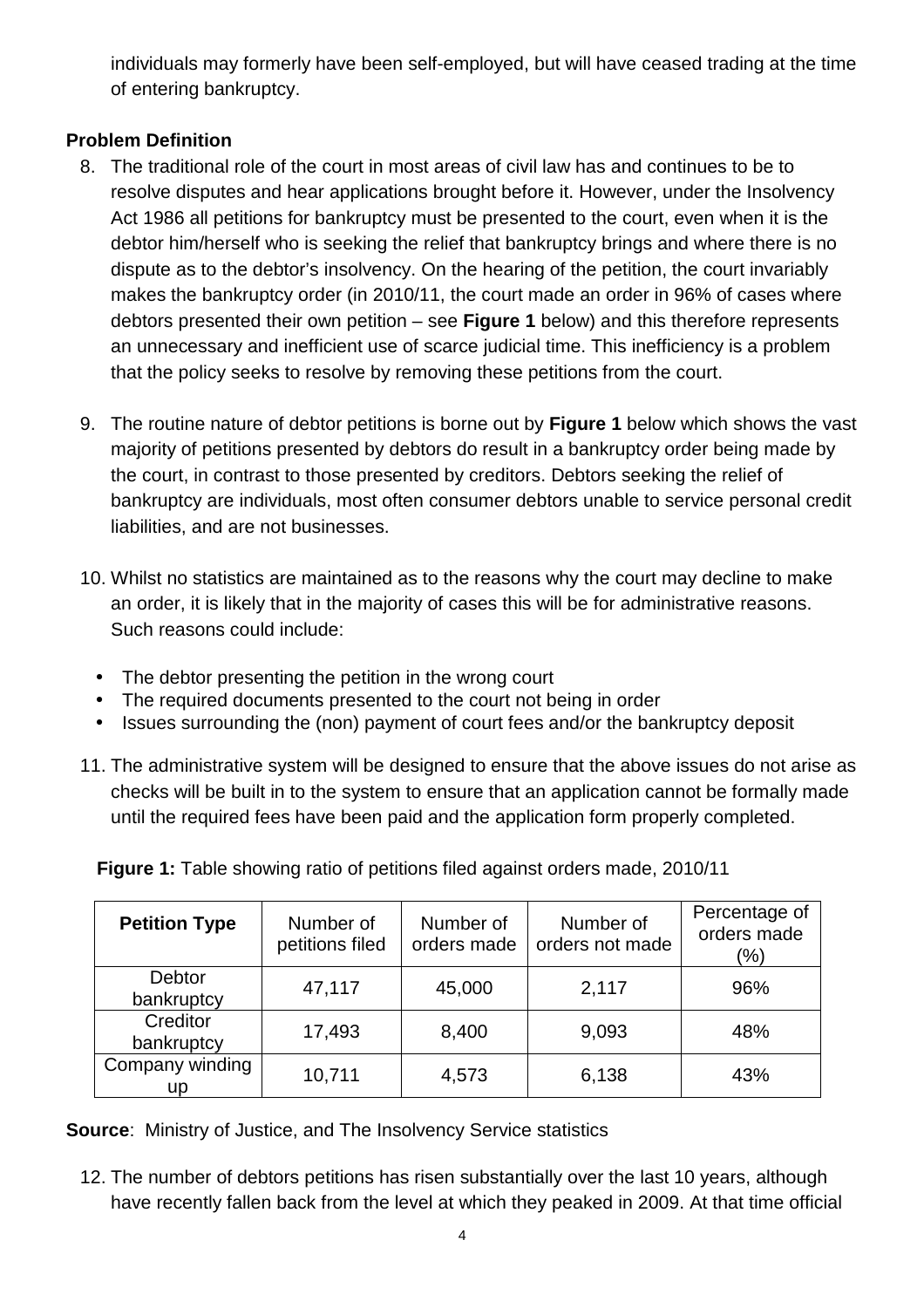receivers around the country reported significant backlogs in the hearing of petitions and other insolvency applications as a result of the strain on court resources. However, if the number of bankruptcy petitions were to return to anything approaching those levels again there is a risk that the courts might be insufficiently resourced to be able to deal effectively with them, at least without considerable delays being seen again.

13. Petition levels have fallen since 2009 and that trend is likely to continue. It is important to consider the recent fall in petition levels in the context of the introduction of debt relief orders – an analogous insolvency procedure to bankruptcy which was introduced in April 2009 for those with liabilities of less than £15,000 and minimal assets. In 2011, there were 29,009 debt relief orders. The introduction of this procedure has resulted in a fall in the level of debtor petition bankruptcies – a trend which is expected to continue.

**Figure 2:** Table showing number of debtor bankruptcy petitions filed, 2002 -2011

| 2002 | 16,507 |
|------|--------|
| 2003 | 19,323 |
| 2004 | 26,776 |
| 2005 | 36,897 |
| 2006 | 52,678 |
| 2007 | 53,080 |
| 2008 | 55,663 |
| 2009 | 62,864 |
| 2010 | 51,957 |
| 2011 | 35,963 |

**Source**: Ministry of Justice statistics

# **Rationale for intervention**

14. Replacing the existing court process with an administrative process will deliver a more efficient process and provides scope to modernise the process by opening up the option of an electronic application for the user. Debtors should benefit from lower fees and a more flexible application process and in the longer-term there ought to be savings for both Government and business. This can only be achieved by Government intervention through changes to primary legislation because the current process is governed by the Insolvency Act 1986. It is not possible to effect these changes by non-regulatory means.

#### **Objectives**

15. The policy objectives of these new proposals are to:

- **Increase accessibility to bankruptcy**. Those individuals for whom bankruptcy is the best solution to their debt problems can be put off from applying for bankruptcy because of the need to attend court. The opportunity to use a new electronic application process provides greater flexibility for the debtor;
- **Improve efficiency of public services**. Judicial and court resources are unnecessarily deployed in administering undisputed debtor bankruptcy petitions which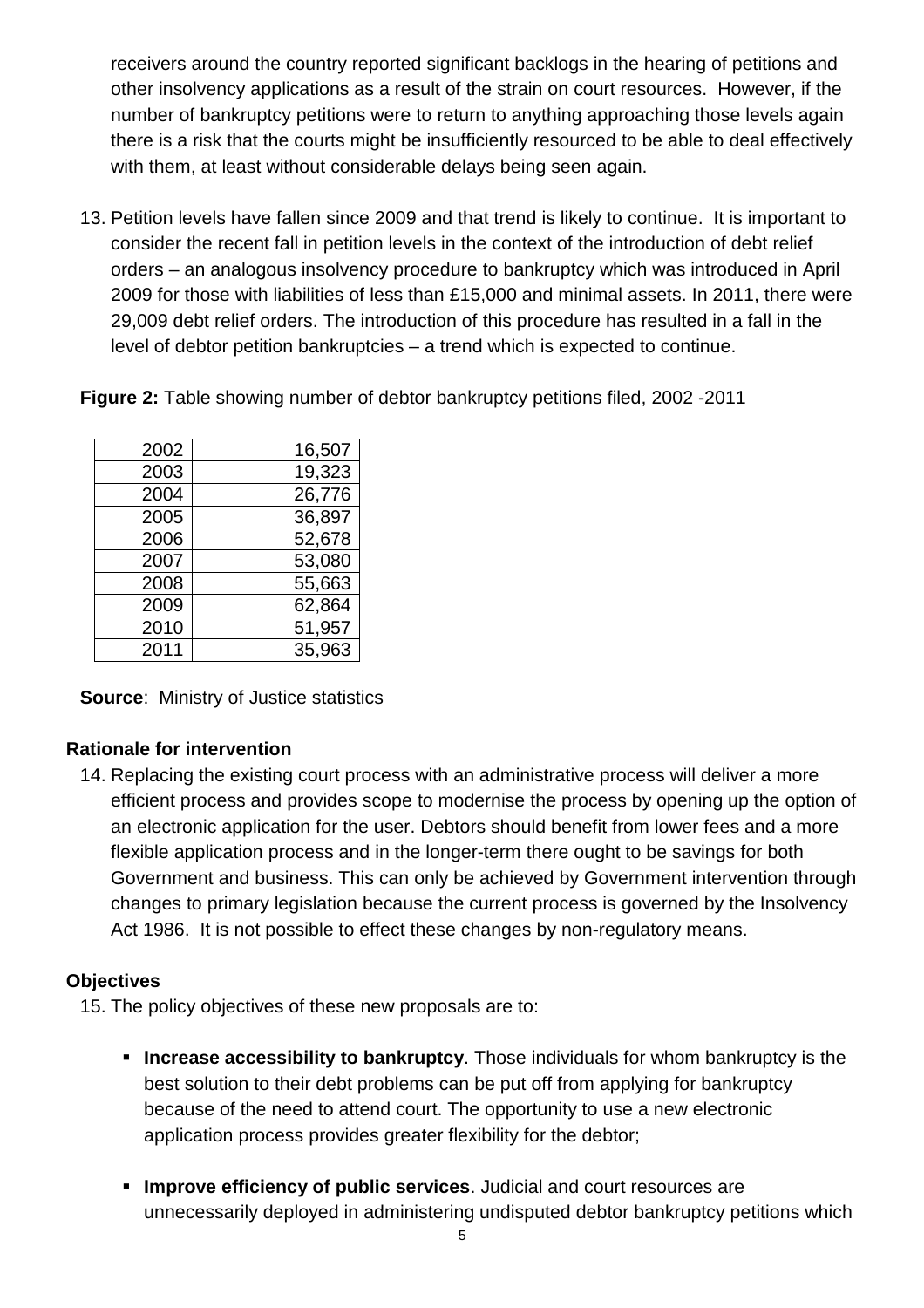are essentially procedural in nature. The new electronic application process also provides scope for administrative efficiency savings;

 **Reduce costs for business.** Those debtors who are put off from engaging with a court based process may continue to incur further amounts of credit leading to further losses to business, and businesses may incur the expense of presenting creditor bankruptcy petitions where debtors may be discouraged from doing so themselves.

# **Option 1: Reform the process by which debtors apply for bankruptcy**

- 16. Under this option, all applications for bankruptcy on the petition of the debtor will be submitted to an Adjudicator, who will be a person appointed to that role by the Secretary of State. An administrative system that allows debtors to submit their bankruptcy applications to an Adjudicator rather than present a petition to the court would facilitate efficiencies.
- 17. All applications by debtors for their own bankruptcy are, by their nature, made voluntarily and with the consent of the party who will receive the relief that is provided by an order being made. It is proposed that applications for such orders will be made to the Adjudicator and that the Adjudicator will make the orders administratively.
- 18. Applications by creditors (and certain other third parties who are currently entitled to petition for an individual's bankruptcy), in respect of debtors will continue to be presented to and determined by the court as they are now.
- 19. The proposals relate solely to the processing of applications for bankruptcy up until the bankruptcy order is made and not the administration of the bankruptcy post-order. No changes are therefore proposed to the cost or process of bankruptcy once the order has been made.
- 20. Under option 1, any delays involved in having a petition heard at court would be removed, as would the stigma of attending hearings for the debtor, thus improving the accessibility of bankruptcy. Removing such petitions from the courts would both free up court time to deal with court processes which do require judicial input, and facilitate a swift start to the case administration process for the official receiver.

# **Option 2: Do Nothing**

21. This option makes no changes to the current system whereby petitions for debtors' bankruptcy have to be presented to the court. Debtors may be discouraged from applying for bankruptcy because of the fear of engaging with a court based process and court resources will continue to be used in an inefficient way to determine matters that are not in dispute.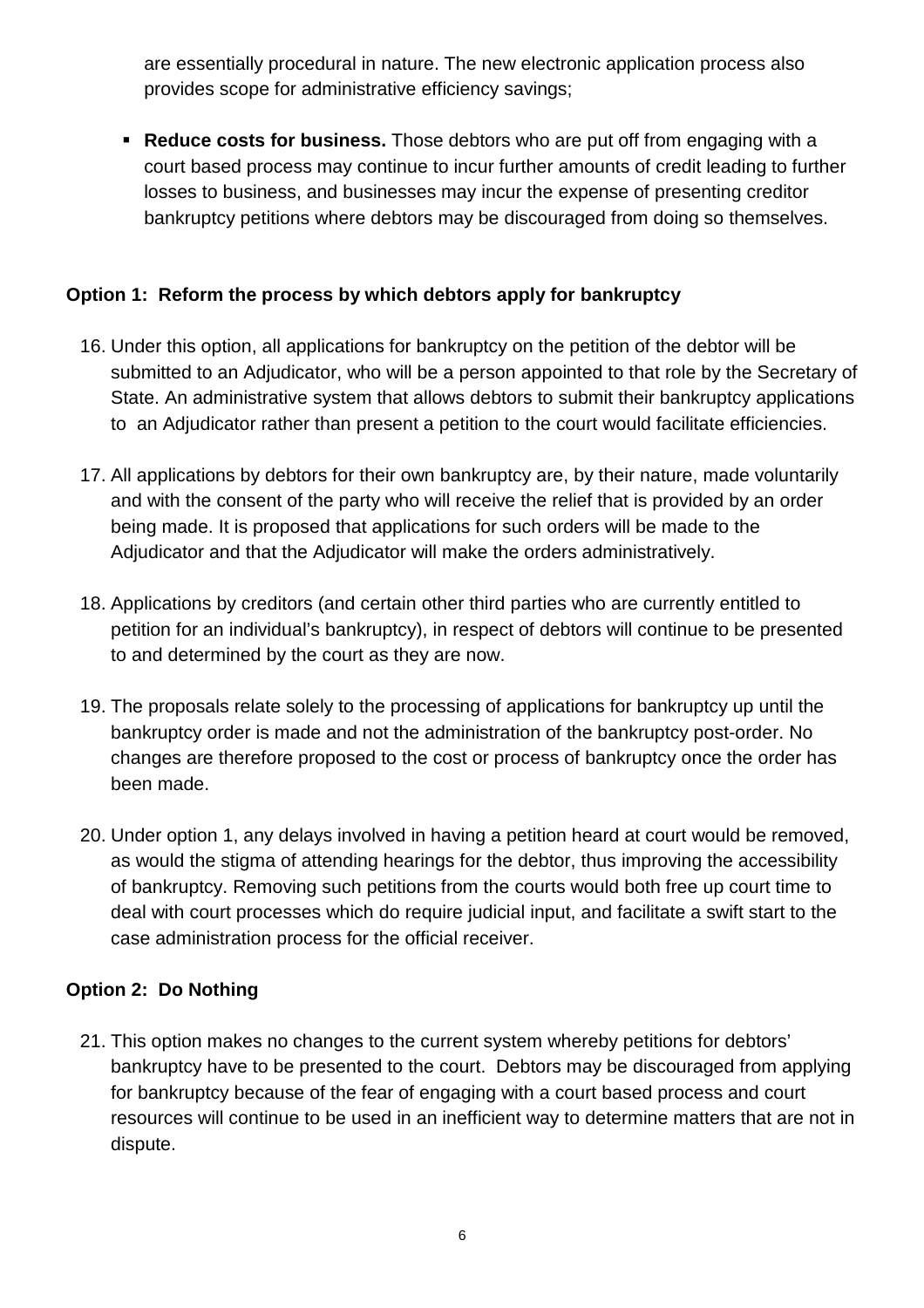#### **COSTS AND BENEFITS**

- 22. The proposed changes will impact mainly on Government and individuals. In order to assess the costs and benefits of each option, this impact assessment considers quantifiable information collated and recorded by The Insolvency Service and published data from the Ministry of Justice.
- 23. For each option, the current and anticipated costs and benefits have been calculated according to a range of different case number forecasts, as the number of petitions presented by debtors will have a significant impact on these costs and benefits. Three models have been used to contrast the costs of administering petitions presented by debtors under the present system to that under the proposed administrative process: Model A (30,000 cases), Model B (22,500 cases) and Model C (15,000 cases).
- 24. The three scenarios outlined are in line with the forecasting undertaken by the Insolvency Service. Experts from inside and outside Government have contributed to the development of the models used to produce the forecasts, which are run on a quarterly basis by the Insolvency Service statistics team. The models include key factors which have been found to affect caseload – for consumer bankruptcies these are total household debt, GDP growth and interest rates. There is also an additional adjustment in the model to take account of the introduction of Debt Relief Orders, which effectively provide an alternative to bankruptcy for those with debts of less than £15,000 and minimal assets, and as such has reduced the likely number of consumer bankruptcy cases.
- 25. The number of petitions presented to the court by debtors seeking their own bankruptcy has fallen from around 63,000 in 2009 to around 35,000 in 2011. A lower range of estimates has therefore been shown to reflect the potential impact of a continuation of this trend, as there is not expected to be any significant impact on overall bankruptcy numbers as a result of these proposals. The mid-range scenario of Model B is expected to represent the most likely forecast in the foreseeable future.
- 26. However, if petition numbers were to return to higher levels, the potential for savings would increase and the likely application fee could be reduced further. At 40,000 petitions, for example, the likely application fee is estimated to reduce to around £60, with the potential for even greater resource savings. As this scenario is not considered likely, it has not been modelled further within this impact assessment, but it is noted here to demonstrate that unforeseen higher petition level numbers will increase the benefits of the policy.
- 27. This impact assessment will start with the option 2 analysis of 'do nothing' as this provides much of the base information for the changes proposed under option 1.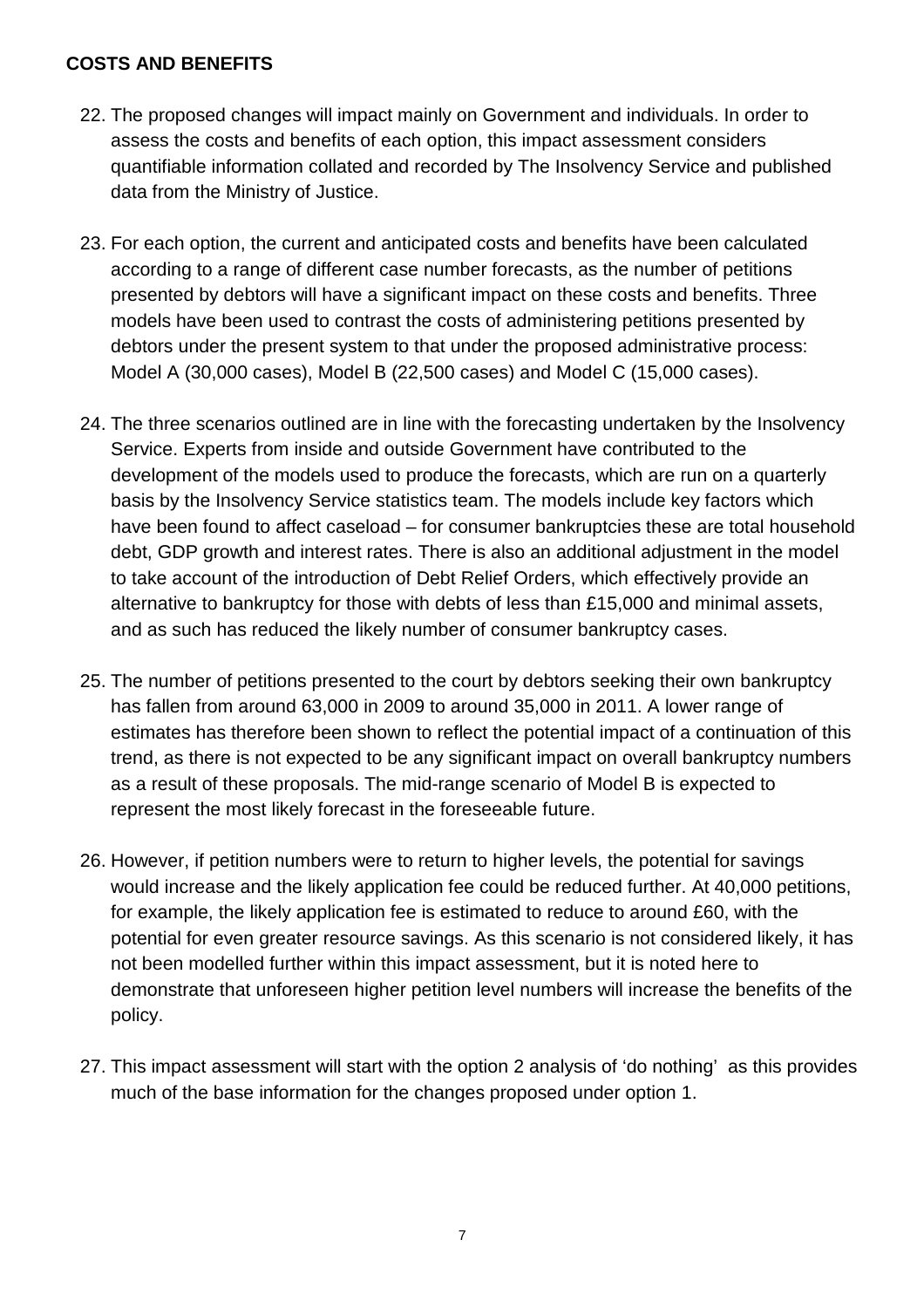## ANALYSIS OF OPTION 2 – DO NOTHING

#### **Present costs**

- 28. Currently, the court fee that debtors are required to pay to the court when petitioning for their bankruptcy is £175 (it was increased from £150 to £175 in 2011). Some individual debtors do qualify for a means-assessed exemption from paying the full court fee. In 2007, The Insolvency Service commissioned a GfK NOP survey, which asked debtors who had petitioned for their own bankruptcy whether they had paid the (then) full court fee of £150. Approximately 50% of debtors confirmed that they had received the benefit of fee remission, which meant that they did not have to pay either all or some of the court fee, a benefit to this group of individuals that would continue if the current process were to remain the same.
- 29. In addition to the court fee, when a bankruptcy petition is presented to court, whether by a creditor or the debtor him/herself – a deposit is payable on presentation of the petition, which is used to (partially) fund the case administration fee. The balance is recovered from the realisation of any assets in such insolvent estates. For debtor petition bankruptcies, the deposit that is payable as security against the case administration fee is currently £525. This deposit is payable in addition to the court fee that petitioners making an application are required to pay to the court. As no changes are proposed to the process of bankruptcy, there will be no changes to the level of deposit that debtors are required to pay .
- 30. By not changing the current procedure, there would be no familiarisation or capital costs in setting up a new administrative system. However, the monetary and non-monetary costs to debtors of petitioning for bankruptcy would remain the same. These include the unnecessary expense of involving the court in matters which are not in dispute, the psychological effects on indebted individuals, and the economic impact on business where debtors continue to incur credit. The costs of the current system are discussed further below.

# **HM Courts & Tribunals Service**

- 31. The Insolvency Service has worked with HM Courts & Tribunals Service (HMCTS) to ascertain the cost of dealing with bankruptcy applications. The figures below are therefore based upon information provided by HMCTS.
- 32. Since HMCTS would continue to administer and adjudicate upon bankruptcy petitions presented by creditors and on petitions presented for company winding-up, they will continue to require the infrastructure and judicial resources to deal with these applications. The adjudication of debtor petition bankruptcies forms only a small proportion of the range of activities undertaken by HMCTS, and it would not therefore be possible to reduce existing infrastructure or judicial resources at the same time as removing debtor petitions from the court. However, the resources tied up in unnecessarily dealing with debtor petition bankruptcies represent an economic cost, as they could be more effectively utilised elsewhere within HMCTS.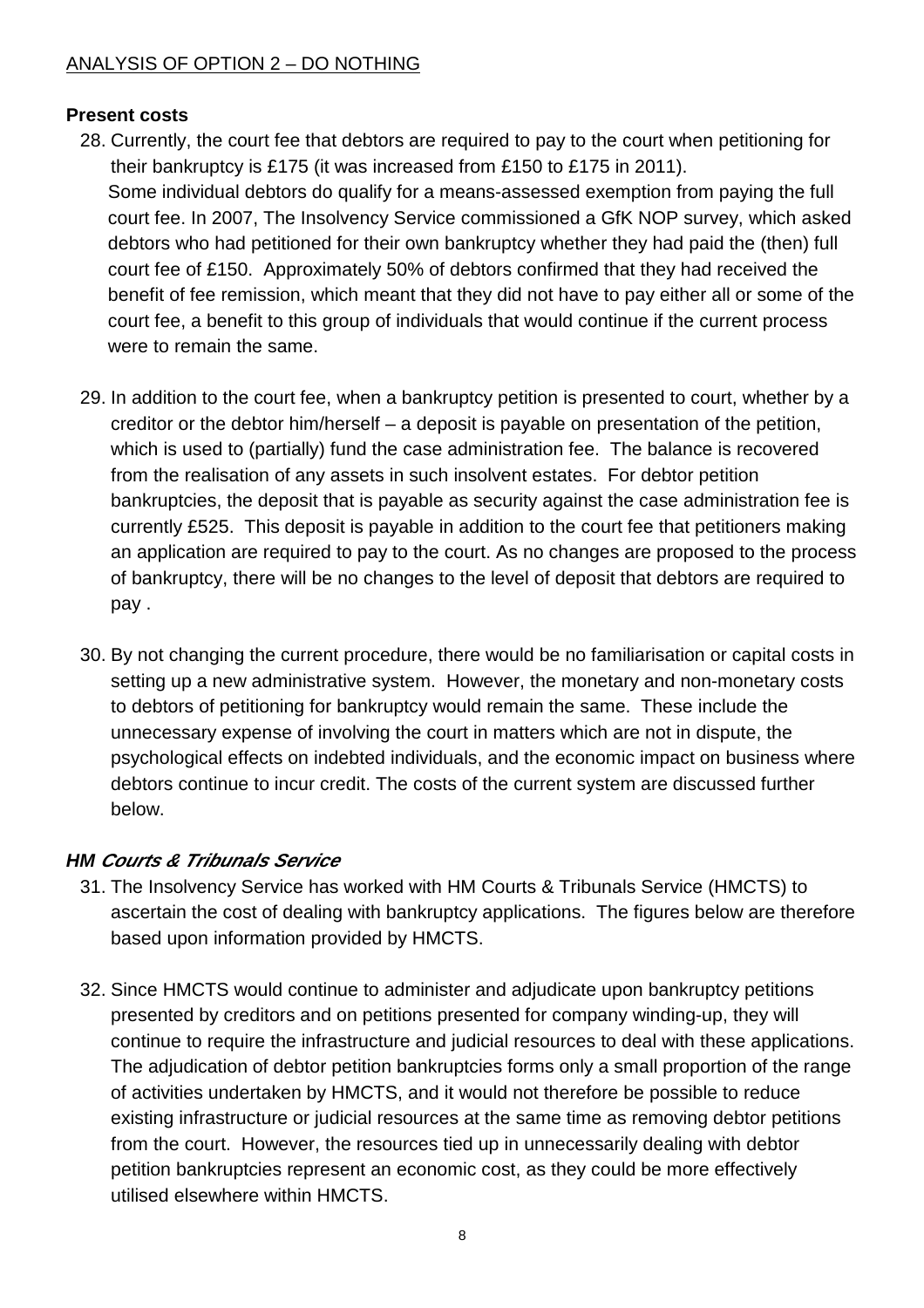33. HMCTS have provided estimates of the approximate amount of costs associated with dealing with debtor petition bankruptcies, shown at **Figure 3** below.

|                     | fm   |
|---------------------|------|
| Staff costs         | 4.5  |
| Judicial costs      | 9.0  |
| <b>Estate costs</b> | 6.9  |
| Other costs         | 5.0  |
| <b>Capital Exp</b>  | 0.7  |
| <b>Total cost</b>   | 26.1 |

**Figure 3:** Table showing the cost to HMCTS of dealing with bankruptcy petitions, 2010/11

34. During 2010/11, there were 47,117 debtor bankruptcy petitions filed at the courts. The unit cost of HMCTS in dealing with each petition is therefore £554 (£26.1m/47,117). Whilst it is accepted that the removal of these petitions would not result in any immediate cashable saving for HMCTS, the unit cost figure provides an indication of the economic resource utilised in administering each case that could be transferred to alternative activities within HMCTS. A fixed unit cost has been used throughout to reflect the high level of fixed costs associated with this work, based upon the information provided by HMCTS.

# ANALYSIS OF OPTION 1: DEBTOR PETITION REFORM

35. Under option 1, we propose that applications by debtors for bankruptcy could be made either electronically on-line, or by post using paper application forms.

#### **Anticipated costs**

- 36. It is proposed that role of the Adjudicator would be a function undertaken within The Insolvency Service. The majority of those who replied to the consultation issued in 2009 agreed that it would be appropriate for The Insolvency Service to undertake this role. The Insolvency Service already has some experience of making orders administratively, as it has been considering applications for debt relief orders since their introduction in April 2009. It is anticipated that the IT that is used in this order making process will need to be adapted to deliver these proposals.
- 37. There will be some set up costs in developing a system to deliver the application process. These costs include the cost of developing and testing the IT software as well as licensing applications. Based upon the experience of setting up the debt relief order process, the Insolvency Service has estimated the overall cost of setting up the office of the Adjudicator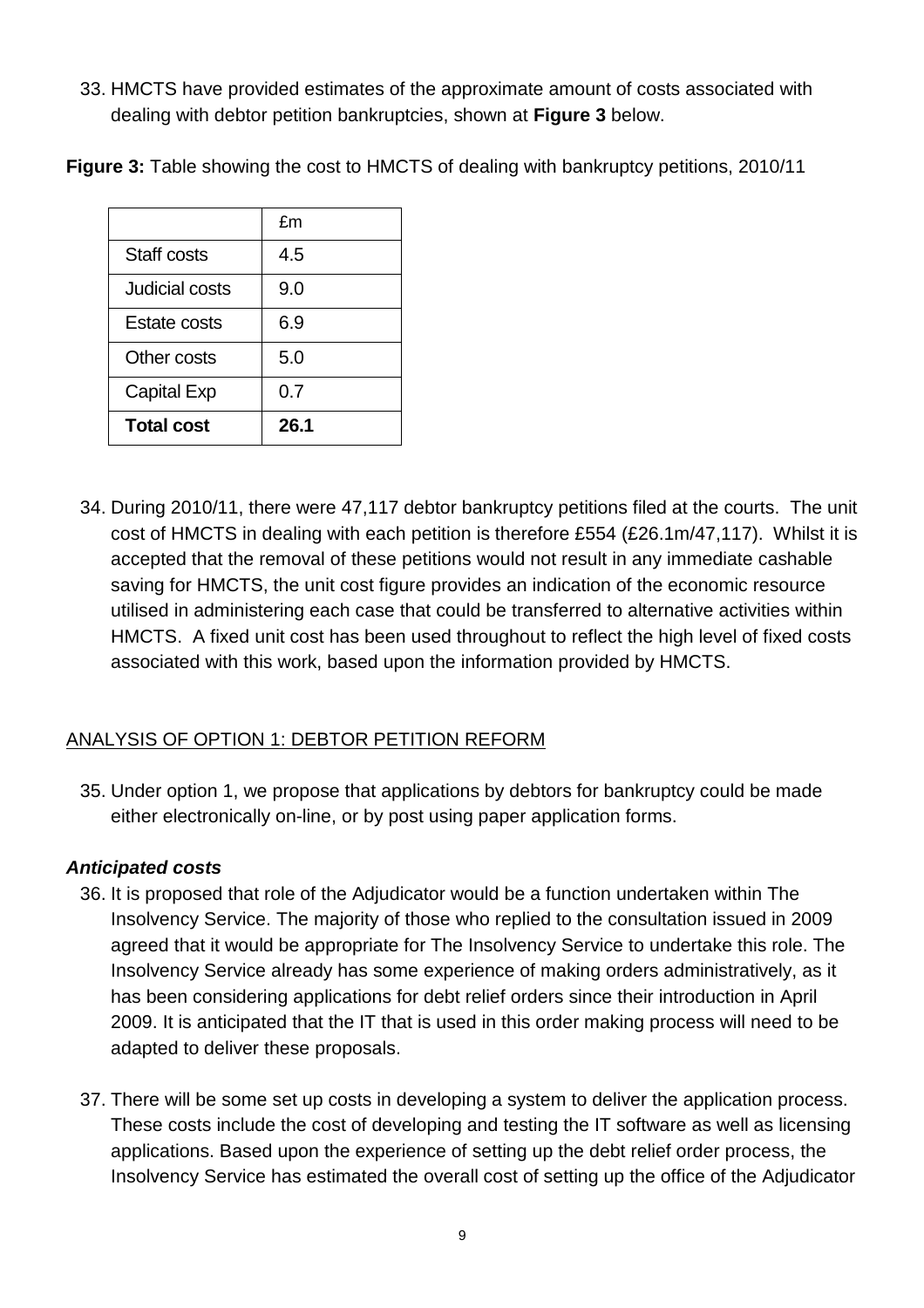at around **£2 million.** This set up cost has been reflected in the anticipated bankruptcy application fee chargeable to debtors, and will therefore be fully recoverable.

38. The facility to apply for bankruptcy by way of an electronic application is a central aspect of the measures proposed and consulted on. Whilst the ability to make an application in hardcopy will remain at the outset (so as not to disadvantage those without access to IT), it is anticipated that take-up of the electronic application option will be in the region of 80%. The ability to receive and process applications electronically is a significant factor in enabling the Adjudicator to undertake the function at a much lower cost than the court are presently able to.

#### **Operating/ongoing costs**

- 39. The policy intention is for the new system to recover costs in full, so that those who use the system bear the cost of the service provided. This means that the fee payable by debtors seeking the debt relief provided by bankruptcy will need to be sufficient to cover the set-up and annual running costs of the office of the Adjudicator. As it is intended that the Adjudicator will provide a demand-led service, the operating costs are largely determined by the number of applications because the cost of processing an application includes both fixed costs and variable costs. This means that if case numbers increase, the cost of administering each application is likely to decrease. Conversely, should case numbers decrease below the level expected, the operating cost per case is likely to go up.
- 40. This impact assessment therefore considers the possible cost of (and therefore fee chargeable for) each debtor bankruptcy application within the range of possible case number scenarios outlined in the three models. These costs are based on an assessment of the likely work required to administer these cases, informed by the experience of dealing with applications for debt relief orders. The majority of the costs include staff and accommodation costs.
- 41. The effect on costs of lower levels of cases are analysed rather than the higher levels experienced in recent years. This is because the nature of the costs, which include an element of fixed costs, means that lower case levels equates to higher costs per case. Analysing lower annual case levels is therefore the most prudent approach.

**Figure 4 :** Estimated cost of Insolvency Service processing debtor petitions

|                                                         | Model A    | Model B    | Model C    |
|---------------------------------------------------------|------------|------------|------------|
| Number of petitions                                     | 30,000     | 22,500     | 15,000     |
| Annual costs                                            | £1,700,000 | £1,400,000 | £1,200,000 |
| Set-up costs @ £2m                                      | £2,000,000 | £2,000,000 | £2,000,000 |
| <b>Likely application fee</b><br>(inc. set $up/$ dep'n) | £70        | £80        | £107       |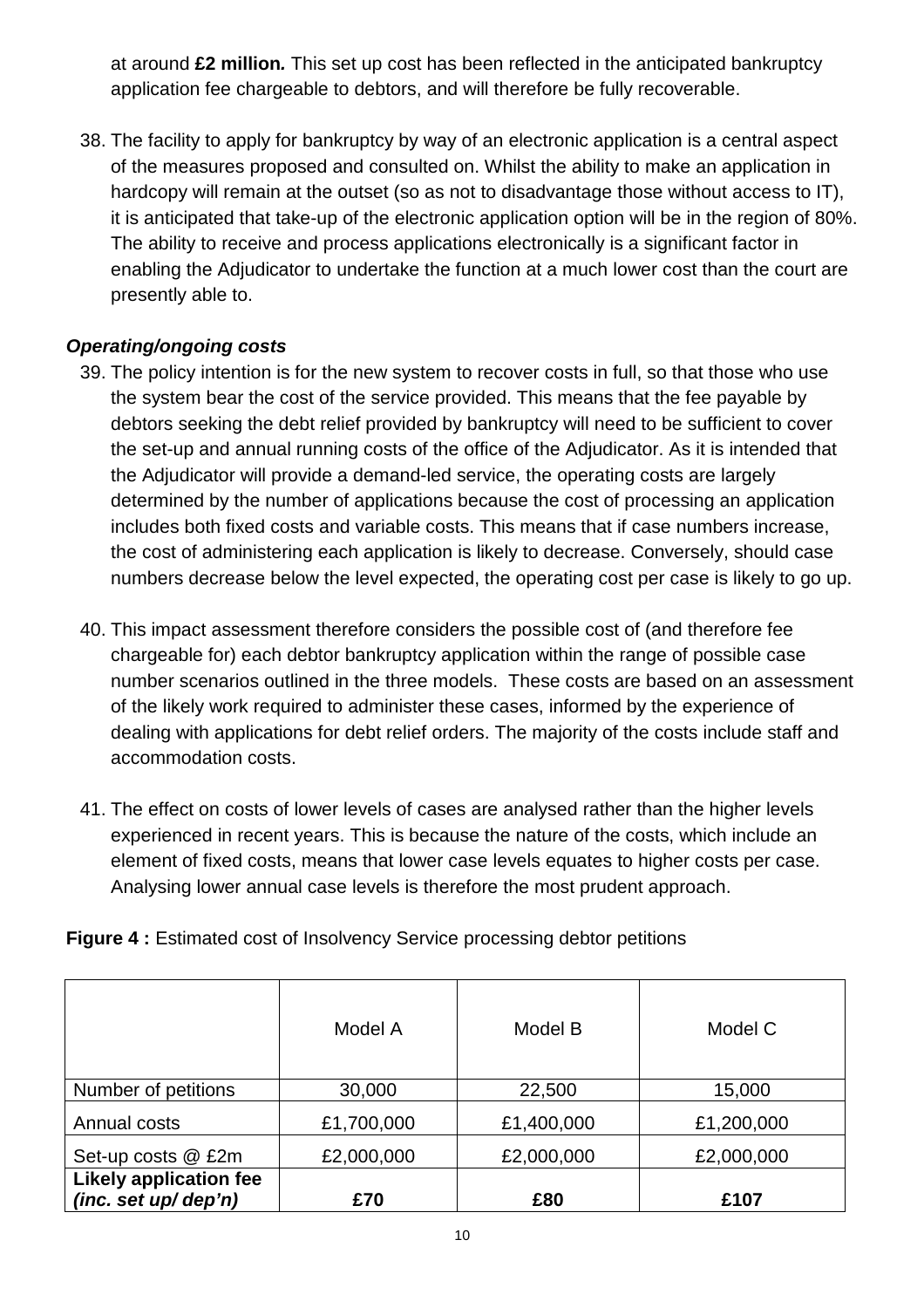- 42. Since it is anticipated that the function of the Adjudicator be operated on a full costrecovery basis, set-up costs have been incorporated within the projected application fee to reflect recovery over a five-year period.
- 43. The reason the administrative process proposed can be run so much more cheaply than the existing court process is twofold. Firstly, moving to an administrative process provides scope to centralise the process at one location and to operate it with a relatively small team of (mostly) administrative staff, depending upon petition levels. This is in contrast to the current process where bankruptcy petitions may be presented at over 100 county courts around the country and in all those locations both administrative and judicial resource needs to be available to administer what is a paper process involving a court hearing in every case.
- 44. Secondly, by developing an electronic application process, it is possible to retain more control over the quality and completeness of the information the Adjudicator will require and there will also be scope for administrative efficiencies for the Insolvency Service as a result of information being received electronically on a case by case basis at the outset in most cases.
- 45. These figures in **Figure 4** above include the cost of introducing a telephone enquiry line and communications strategy. The enquiry line would be to offer guidance (not advice) to people completing bankruptcy application forms. The number, level of staff and cost of operating the new enquiry line team has also been assessed based on the cost and number of telephone assistance offered in the debt relief order application process.

# **Familiarisation costs**

- 46. Individuals will need to know about and be aware of the key changes proposed by the new system. For example, debtors will need to know that they do not have to approach the court but can make an application on line, although most debtors will be made aware of the changes through seeking advice from debt advisors. The costs of familiarisation of the new administrative process are expected to be lower than the existing court based system, since there will be one central point of access with readily accessible guidance available. Further, since bankruptcy is for most a once in a lifetime event, the majority of individuals will benefit from the greater simplicity and accessibility of the proposed system with no extra familiarisation costs than would have otherwise been the case.
- 47. The Insolvency Service would be proactive in communicating with stakeholders and disseminating key information. Electronic communication, such as web-based newsletters and targeted emails, could be used for the launch. An early engagement strategy for involving key stakeholders in the development of the proposals will identify the main representative bodies who have an interest. These costs have been incorporated within the set up cost outlined above.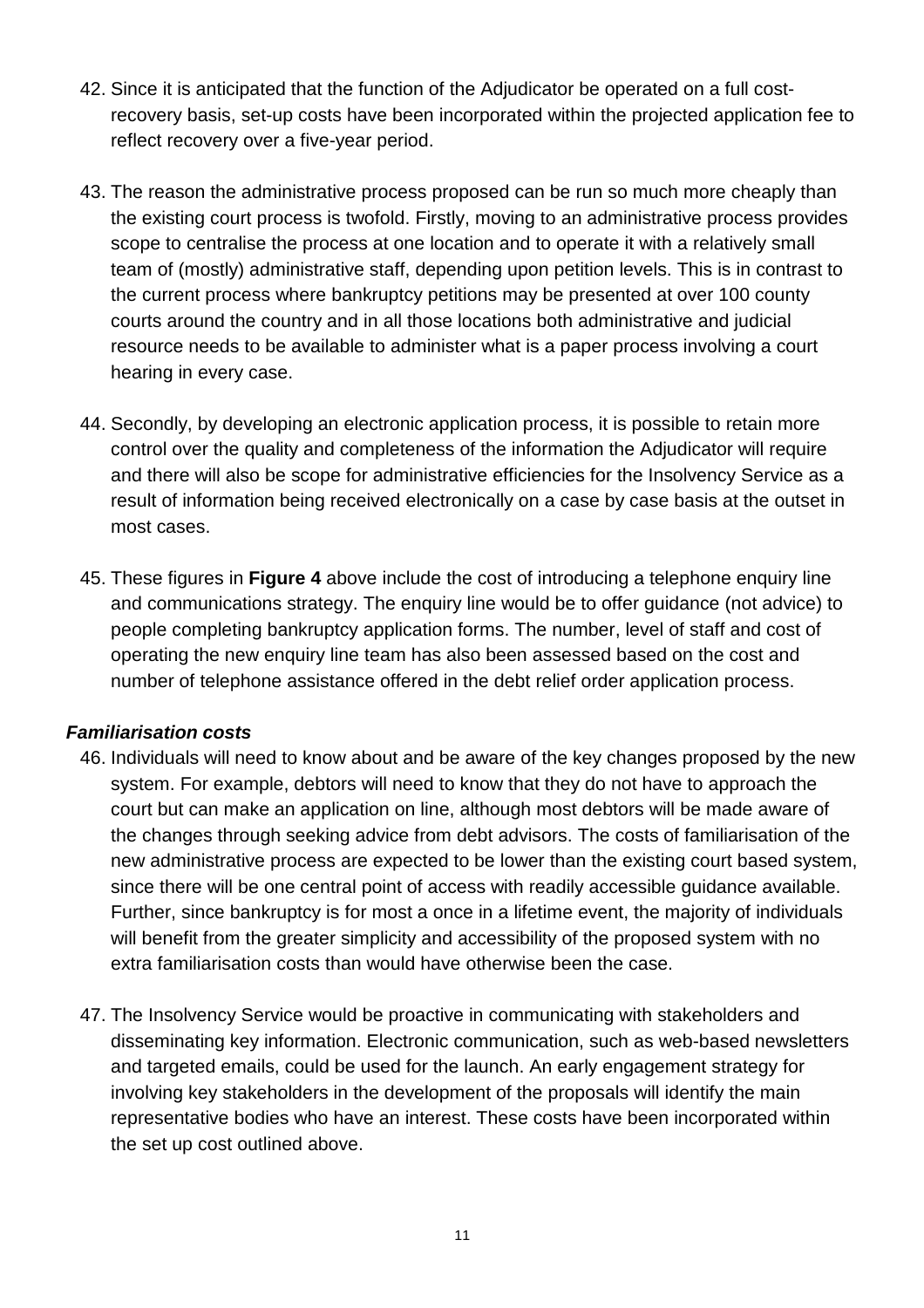- 48. Debtors seeking the relief of bankruptcy are not businesses, but individuals most often consumers who are unable to service credit liabilities. Businesses and other creditors wishing to present a bankruptcy petition against a debtor will not be affected by the proposals, as such there are not anticipated to be any familiarisation costs for business.
- 49. Those involved in the provision of debt advice may need to familiarise themselves with the new bankruptcy application process. However, since the process of bankruptcy will remain unchanged this is likely to affect only a very small proportion of the advice offered by debt advisors (most of which is provided by large organisations within the civil society sector). This is because the thrust of the debt advice will concern the appropriateness or otherwise of the various options open to the debtor, in terms of suitability by reference to the debtor's financial circumstances. The mechanism by which debtors may enter one of those options is therefore likely to constitute only a very small part of any advice given, if at all. The debtor is likely in most cases to be directed to the Adjudicator where information will be made available on how to complete a bankruptcy application. Given that the impact is estimated to be negligible it is deemed disproportionate to undertake an analysis to monetise these costs.

#### **Benefits**

50. The monetised benefits of the proposal are therefore represented by the difference in costs between the existing and proposed system, plus the additional benefits from further efficiencies. In addition, savings to business have been illustrated that may occur as a result of anticipated behavioural change on the part of debtors. These categories are considered in further detail below.

# **Resource savings for Government**

# **HM Courts & Tribunals Service (HMCTS)**

- 51. The proposed new system will have the greatest impact on HMCTS by removing all debtor petition bankruptcy applications from the courts. This will enable the courts to focus their time and resources on their primary function of dispute resolution and other civil procedure matters that do require judicial expertise. These savings represent resource savings rather than cashable savings realisable on implementation.
- 52. Presently, it costs HMCTS some £26.1m per annum to undertake the activity of processing debtor petitions through the court (**Figure 3** above). Using the average unit cost of £554 (based on the number of petitions presented in 2010/11), the difference in costs between the existing and proposed system under the three case forecast models is set out below.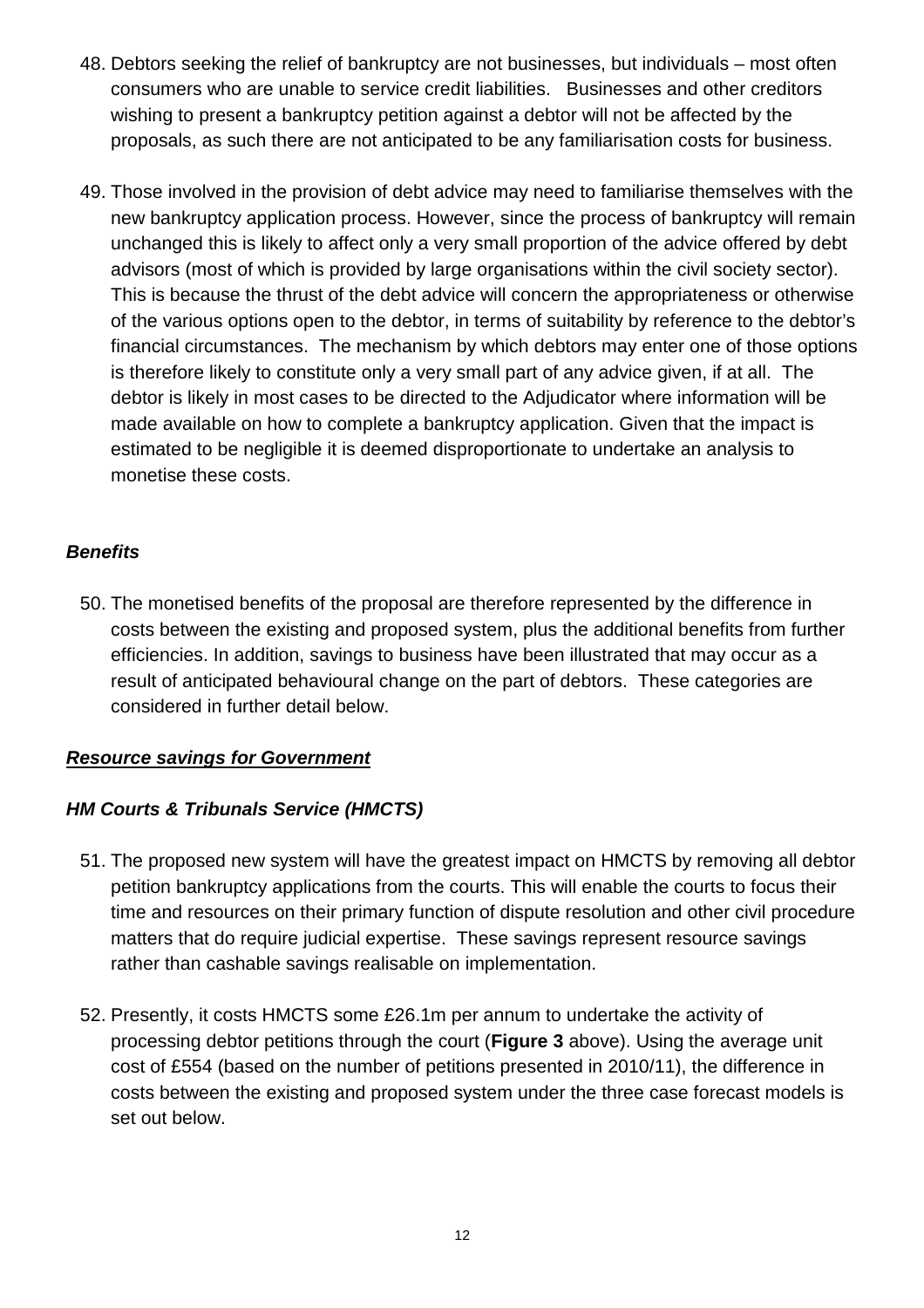# **Figure 5: Cost of existing and proposed system**

|                                                          | Model A     | Model B     | Model C    |
|----------------------------------------------------------|-------------|-------------|------------|
| Number of petitions                                      | 30,000      | 22,500      | 15,000     |
| <b>Cost of existing system</b><br>HMCTS @ unit cost £554 | £16,620,000 | £12,465,000 | £8,310,000 |
| Cost of proposed system                                  |             |             |            |
| Adjudicator                                              | £1,700,000  | £1,400,000  | £1,200,000 |
| <b>Reduction in costs</b>                                | £14,920,000 | £11,065,000 | £7,110,000 |

# **Efficiency savings for the Official Receiver (Insolvency Service)**

- 53. The Adjudicator will be in a position to provide good quality information to the official receiver once the order is made. Electronic applications should result in better quality information being provided at the outset, which should enable a swift start to the case administration process being carried out by the official receiver, which in turn should result in a better service to creditors in terms of prompt information and any dividend payment.
- 54. As it is proposed that the Adjudicator would be located within The Insolvency Service, orders made by the Adjudicator will be capable of being communicated very efficiently to official receivers, reducing the possibility of assets being dissipated between the making of the order and notification to the official receiver in circumstances where the debtor has realisable assets. Although the functions of the Adjudicator and the Official Receiver will be completely separate, the IT that each uses would be compatible, increasing the scope for administrative efficiencies.
- 55. The potential savings to the official receiver outlined below are based upon an analysis of the work undertaken by official receivers in relation to the receipt of debtor petitions from the courts. The savings represent an estimate of a reduction in resources required resulting from the provision of better, more timely information from the Adjudicator flowing from synergies in IT, which arise as a result of the introduction of the new system.

# **Figure 6 :** Estimate of cost savings for the Official Receiver (OR)

|  | Model A | Model B | Model C |
|--|---------|---------|---------|
|--|---------|---------|---------|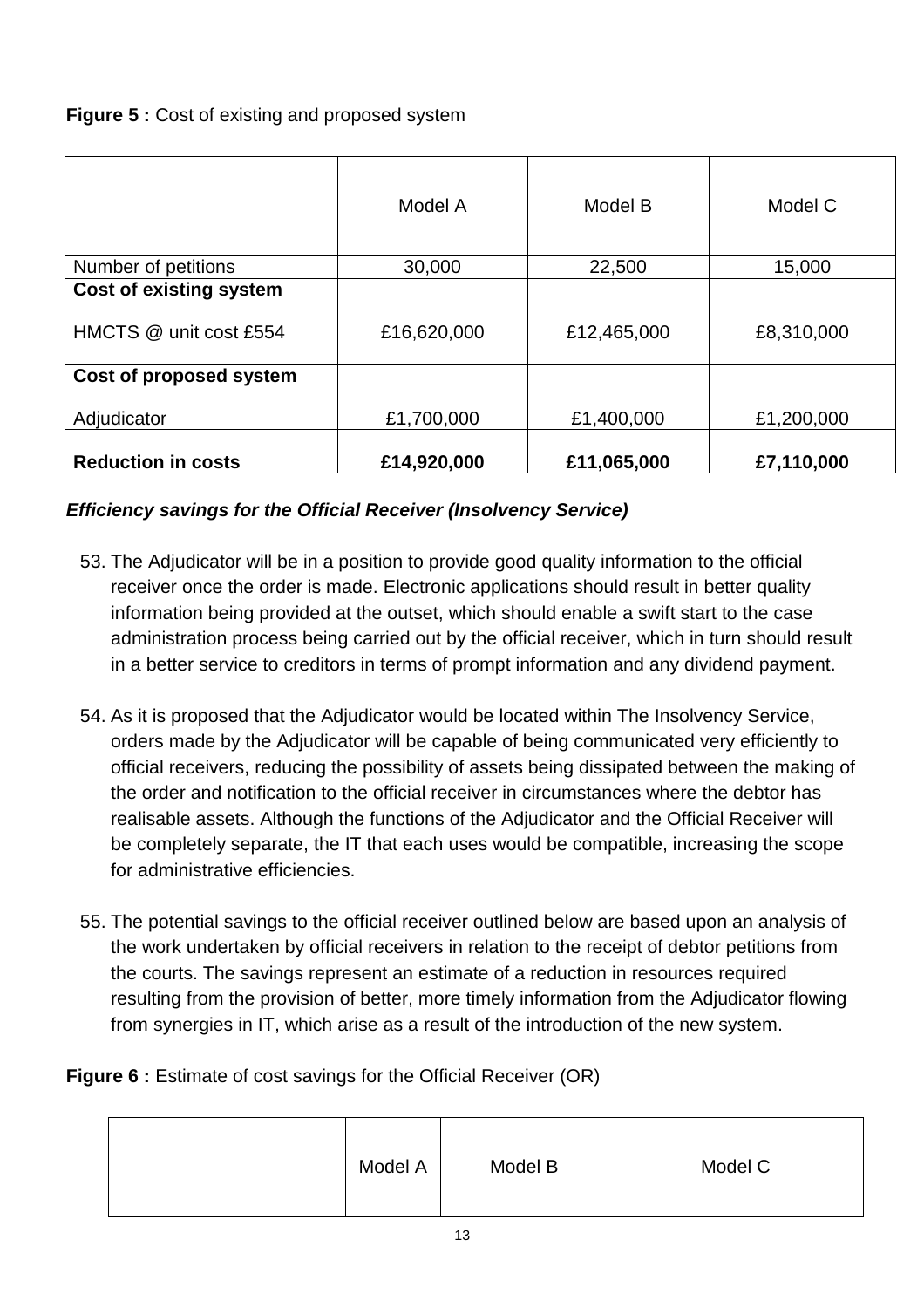| Number of petitions            | 30,000   | 22,500   | 15,000   |
|--------------------------------|----------|----------|----------|
| <b>Efficiency savings (OR)</b> | £400,000 | £300,000 | £200,000 |

#### **Illustrative savings for business resulting from debtor behavioural change**

- 56. Whilst the proposals do not have any direct impact on business, since they only impact on individual debtors petitioning for their own bankruptcy, there are expected to be some indirect benefits for business as a result of anticipated behavioural changes on the part of debtors. As the processing of creditor bankruptcy petitions is also a cost that is incurred by HMCTS, there will also be cost savings resulting from an anticipated small reduction in the number of creditor petition bankruptcies.
- 57. As a result of the increased accessibility of bankruptcy following the removal of the court from the application process, it is anticipated that there will be an increase in the proportion of petitions for bankruptcy presented by debtors (compared to creditors). There is no expectation that overall bankruptcy numbers will increase. This is likely to lead to savings for business who will no longer wish to present bankruptcy petitions in those cases where debtors will in future initiate the process themselves.
- 58. The Scottish Government removed the courts from the initial stages of the sequestration (bankruptcy) process at the beginning of 2008/09. Since then, the proportion of debtor petitions presented in Scotland has increased markedly, from 40.8% in 2007/08 (the last year where applications where made through the court) to 70.5% in 2011/12. Over the same period creditor bankruptcy petitions reduced from 52.5% to 26.9%, as shown in **Figure 7** below. There is no evidence that the overall level of bankruptcies in Scotland increased as a direct result of the removal of the court from the bankruptcy process.

|  |  |  | Figure 7: Percentage of debtor and creditor bankruptcy petitions in Scotland (Source: AIB) |  |  |
|--|--|--|--------------------------------------------------------------------------------------------|--|--|
|--|--|--|--------------------------------------------------------------------------------------------|--|--|

| Year    | Debtor (%) | Creditor (%) | (%)<br><b>Trustee</b> |
|---------|------------|--------------|-----------------------|
| 2007/08 | 40.8       | 52.5         |                       |
| 2008/09 | 37.4       | 54.4         | 8.2                   |
| 2009/10 | 45.4       | 47.0         | 7.6                   |
| 2010/11 | 51.2       | 42.5         | 6.3                   |
| 2011/12 | 70.5       | 26.9         | 2.6                   |

59. It is reasonable to assume that there may be an increase in the proportion of debtor petitions were the courts re moved from the bankruptcy application process in England & Wales. Although the table above indicates that over a period of three to four years a substantial increase in the proportion of debtor petitions may be expected, at the time the courts were removed from the process in Scotland there were a far higher proportion of petitions presented by creditors than in England & Wales. As such it has been assumed that there will initially be only a modest 5% increase in debtor petitions in cases where otherwise creditors would have presented a petition.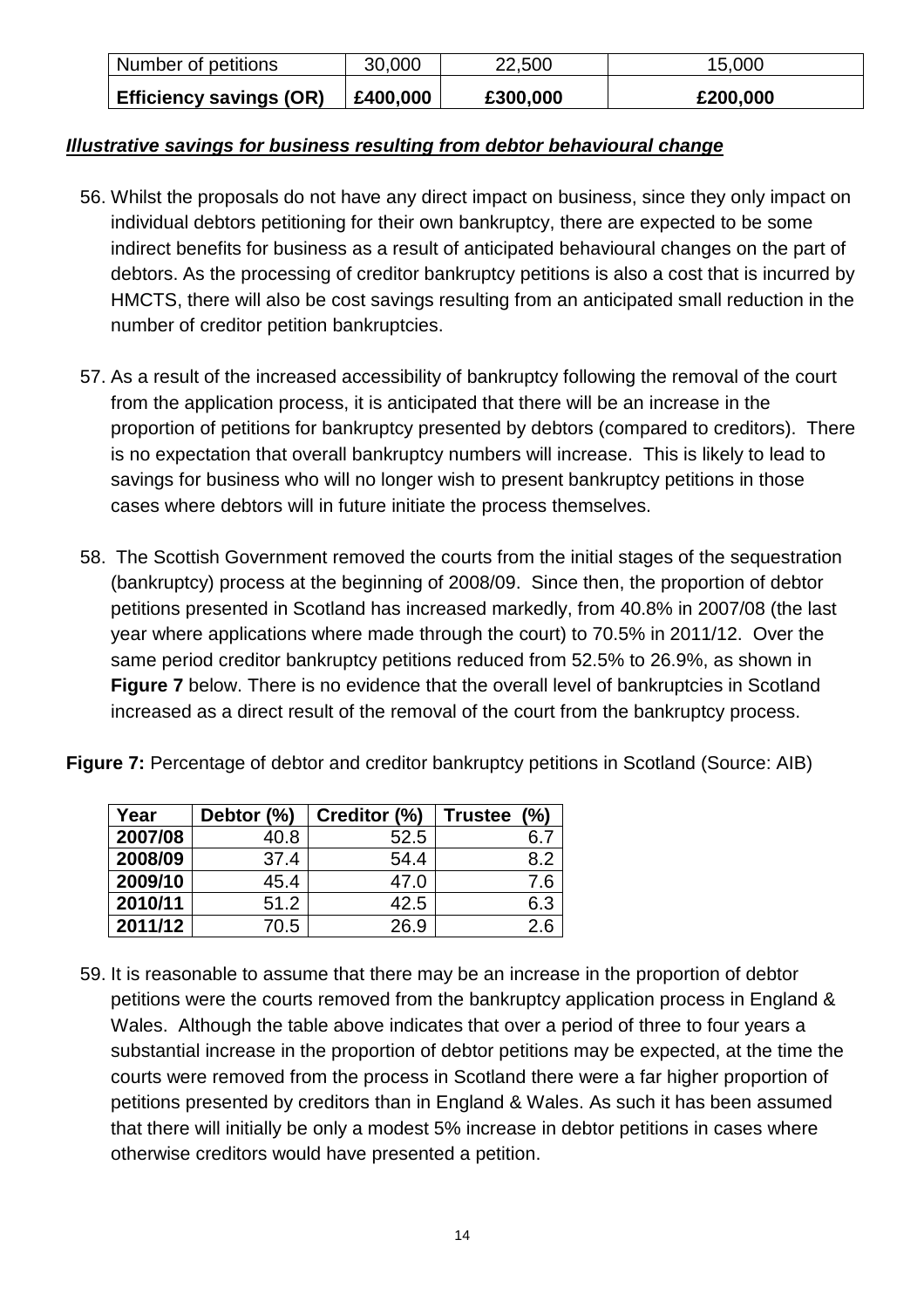- 60. This will result in savings for creditors and businesses who will no longer incur the costs of presenting a bankruptcy petition in those cases, and will result in savings for HMCTS in not dealing with as many creditor bankruptcy petitions as would have otherwise been the case. This is because debtors are more likely to have taken earlier action themselves as a result of the increased accessibility of a non-court based process.
- 61. Figures obtained by the Insolvency Service show that the median cost to non-Government petitioners of employing the services of a solicitor for creditor bankruptcy petitions is around £1,700, based upon a sample of legal bills submitted by petitioners in 18 bankruptcies between July and August 2010. In addition, a court fee of £220 is payable by creditors presenting a petition, along with a deposit of £700 due to the Official Receiver (which may potentially be recoverable from the estate if there are sufficient realisations). Where creditor bankruptcy petitions are presented by HMRC, the court fee and deposit to the Official Receiver would also be payable. An internal cost would also arise to HMRC in respect of legal work undertaken in presenting a petition analogous to the £1,700 solicitor fees incurred by other creditors.
- 62. Figures provided by HMCTS indicate that the cost to them of processing creditor bankruptcy petitions in 2010/11 was around £6.7m. Based upon the number of creditor bankruptcy petitions presented in 2010/11 of 17,493, the unit cost of dealing with each petition is £383 (£6.7m/17,493). This may reflect the lower administrative costs in dealing with creditor bankruptcy petitions, as unlike in debtor petition cases resources are not tied up liaising with debtors and in providing assistance in the completion of the necessary forms. As with the unit cost for debtor petition cases, this unit cost has been assumed to be fixed throughout, to reflect the high level of fixed costs associated with this work.
- 63. For the purposes of this impact assessment, it has been assumed that no recoveries are made by creditors in respect of the costs associated with presenting a bankruptcy petition, and that the expected 5% increase in the proportion of debtor petitions would otherwise have resulted in creditors presenting petitions in those cases. **Figure 8** below illustrates the potential savings resulting from this behavioural change on the part of debtors. Against these savings, the extra cost to debtors of petitioning in an additional 5% of cases has been deducted.

**Figure 8 :** Potential increase in proportion of debtor petitions and associated savings

|                                            | Model A    | Model B    | Model C    |
|--------------------------------------------|------------|------------|------------|
| Number of petitions                        | 30,000     | 22,500     | 15,000     |
| Assumed 5% increase in debtor<br>petitions | 1,500      | 1,250      | 750        |
| <b>Savings</b>                             |            |            |            |
| Solicitors fees (£1,700)                   | £2,550,000 | £2,125,000 | £1,275,000 |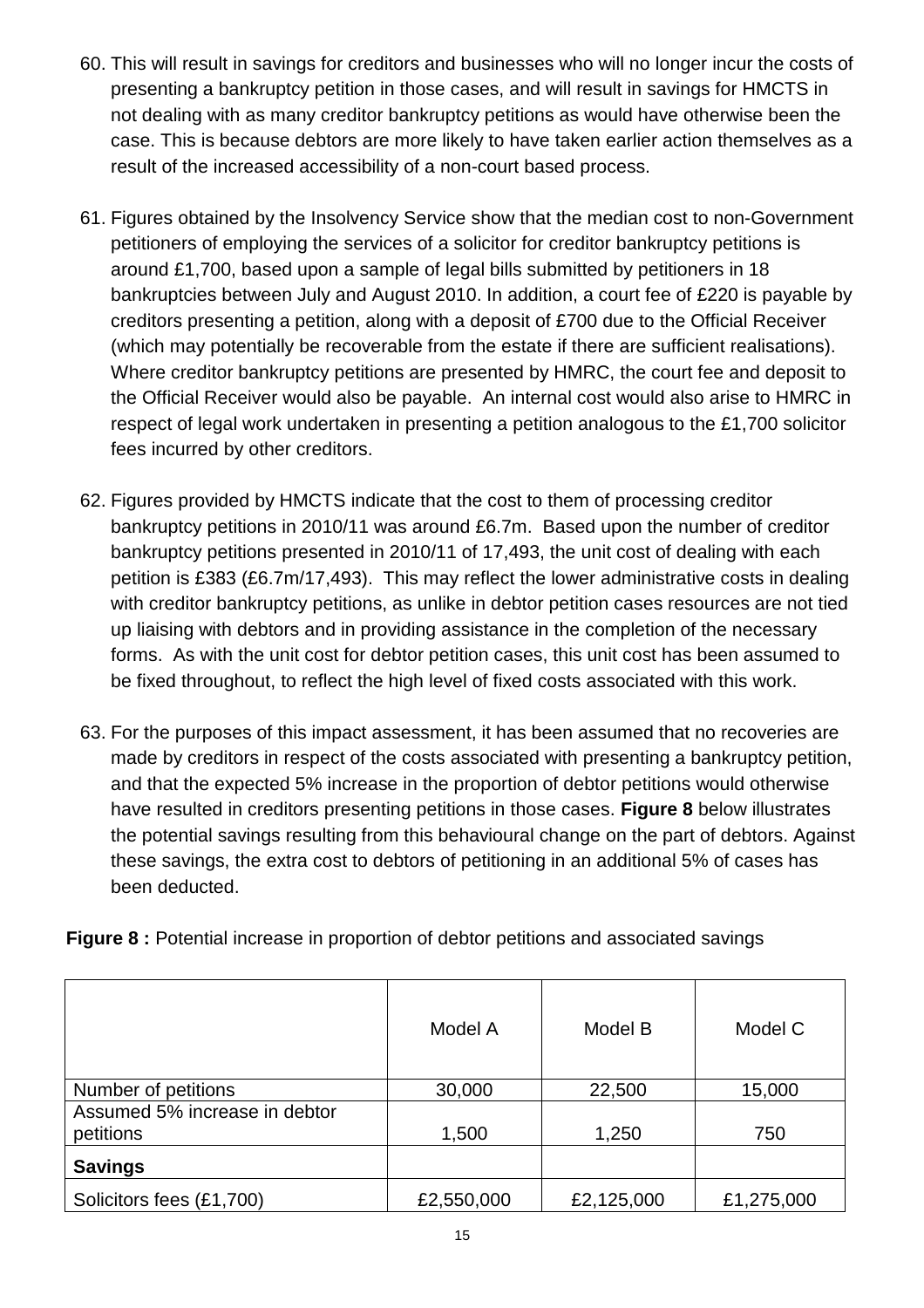| HMCTS resource cost (£383)                                                     | £574,500   | £478,750   | £287,250   |
|--------------------------------------------------------------------------------|------------|------------|------------|
| OR deposit (£700)                                                              | £1,050,000 | £875,000   | £525,000   |
| Less: extra cost to debtors of<br>petitioning in 5% of cases @<br>£70/£80/£107 | (E105,000) | (E100,000) | (E80, 250) |
| Less: OR deposit incurred by<br>debtors in 5% of cases @ £525                  | (£787,500) | (£656,250) | (E393,750) |
| <b>Total behavioural change savings</b>                                        | £3,282,000 | £2,722,500 | £1,613,250 |

64. In addition to the savings identified above, there is also an indirect benefit associated with the increased accessibility to bankruptcy and earlier debt relief sought by debtors. This may result in a reduced reliance on ongoing credit facilities and reduced losses for creditors through debtors seeking an earlier resolution to their financial problems. Whilst it is difficult to provide any reliable estimate of the impact of such a behavioural change, the cumulative effect of many debtors seeking earlier debt relief could result in a significant amount less credit being incurred in periods leading up to bankruptcy, providing further savings to business.

#### **Summary of total potential savings**

65. The total monetised savings therefore comprise the difference in costs between the existing and proposed system, and additional efficiency savings for Government (Official Receiver). These are summarised in **Figure 9** below.

|  | Figure 9 : Summary of total potential annual savings |  |  |  |  |
|--|------------------------------------------------------|--|--|--|--|
|--|------------------------------------------------------|--|--|--|--|

|                                | Model A     | Model B     | Model C    |
|--------------------------------|-------------|-------------|------------|
| Number of petitions            | 30,000      | 22,500      | 15,000     |
| Difference in costs            | £14,920,000 | £11,065,000 | £7,110,000 |
| <b>Efficiency savings - OR</b> | £400,000    | £300,000    | £200,000   |
| <b>Total</b>                   | £15,320,000 | £11,365,000 | £7,310,000 |

66. The table indicates potential annual resource savings in the range of **£7.3 to £15.3 million**. The savings represent economic resources that could be more efficiently utilised elsewhere, particularly in relation to the savings flowing from the removal of debtor petition bankruptcies from the courts, but do not represent cashable savings that would be released upon implementation.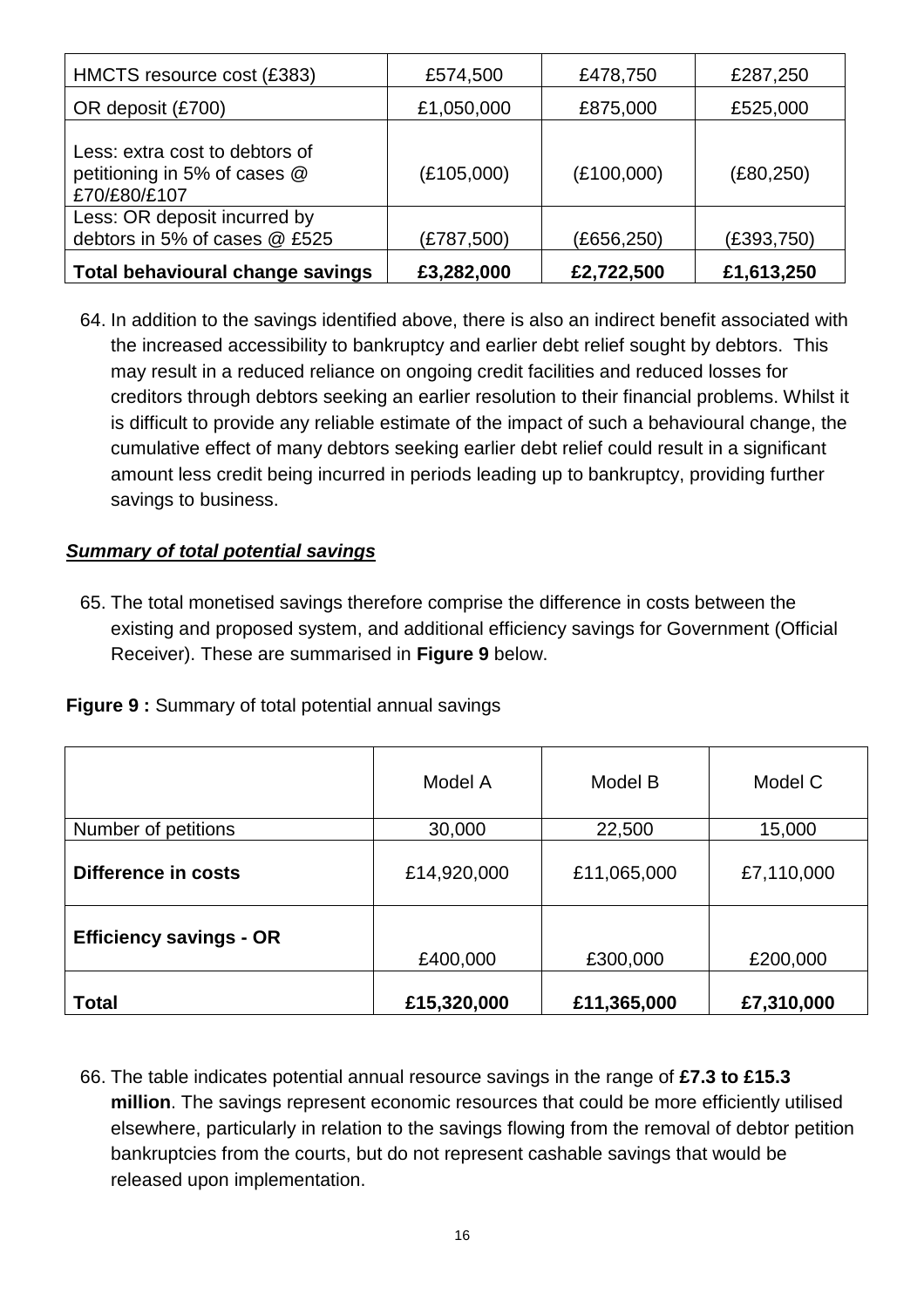# **Allocation of benefits**

67. Whilst **Figure 9** above indicates the total potential resource savings, the specific potential impact on individuals and business is considered further below, reflecting the benefits to these groups flowing from the removal of debtor bankruptcy petitions from the courts.

#### **Individuals (debtors)**

- 68. Under the new process, there will no longer be a court fee, but an application fee which we expect will be lower than the current court fees for bankruptcy petitions (£175). On average, the amount paid by debtors is expected to be less in the mid-range scenario. This saving therefore represents a benefit for those debtors that would otherwise have had to pay the existing court fee in full.
- 69. It is proposed that there be no remission of application fees under the new process, and therefore the full amount of the cost will be recovered from the applicant. A system of fee remissions currently exist in the High Court and County Courts to ensure access to the courts for those who have difficulty or are unable to pay a court fee. A strict test is applied before fee remissions are allowed.
- 70. This means that those applicants, specifically debtors applying for their own bankruptcy, who would previously have been relieved of the obligation to pay some or all of the court fee of £175, will have to pay the full application fee under the new system. This reflects the policy intention that the person who benefits from the debt relief provided by bankruptcy should pay for that benefit. We do not expect there to be any reduction in the number of debtors applying to put themselves into bankruptcy as a result of the removal of fee remissions, for the following reasons:
	- The estimated application fee is anticipated to be considerably lower than the present court fee (£80 under the model of 22,500 petitions). Provided that assumption proves correct, it is only those debtors who receive remission of more than half of the court fee who would pay more.
	- Even now the fee remissions process only applies to the court fee of £175 because there can be no remission of the larger bankruptcy deposit (presently £525) which must still be paid in full by all debtors. This change of policy will thereby only impact upon 25% of the total fees payable.
	- A new option of paying all of the fees (application fee and deposit) by instalments is proposed.
	- For those individuals with relatively low levels of debt (liabilities of less than £15,000) and no income or very limited assets, the Debt Relief Order process provides an alternative and cheaper form of debt relief (at a cost of £90).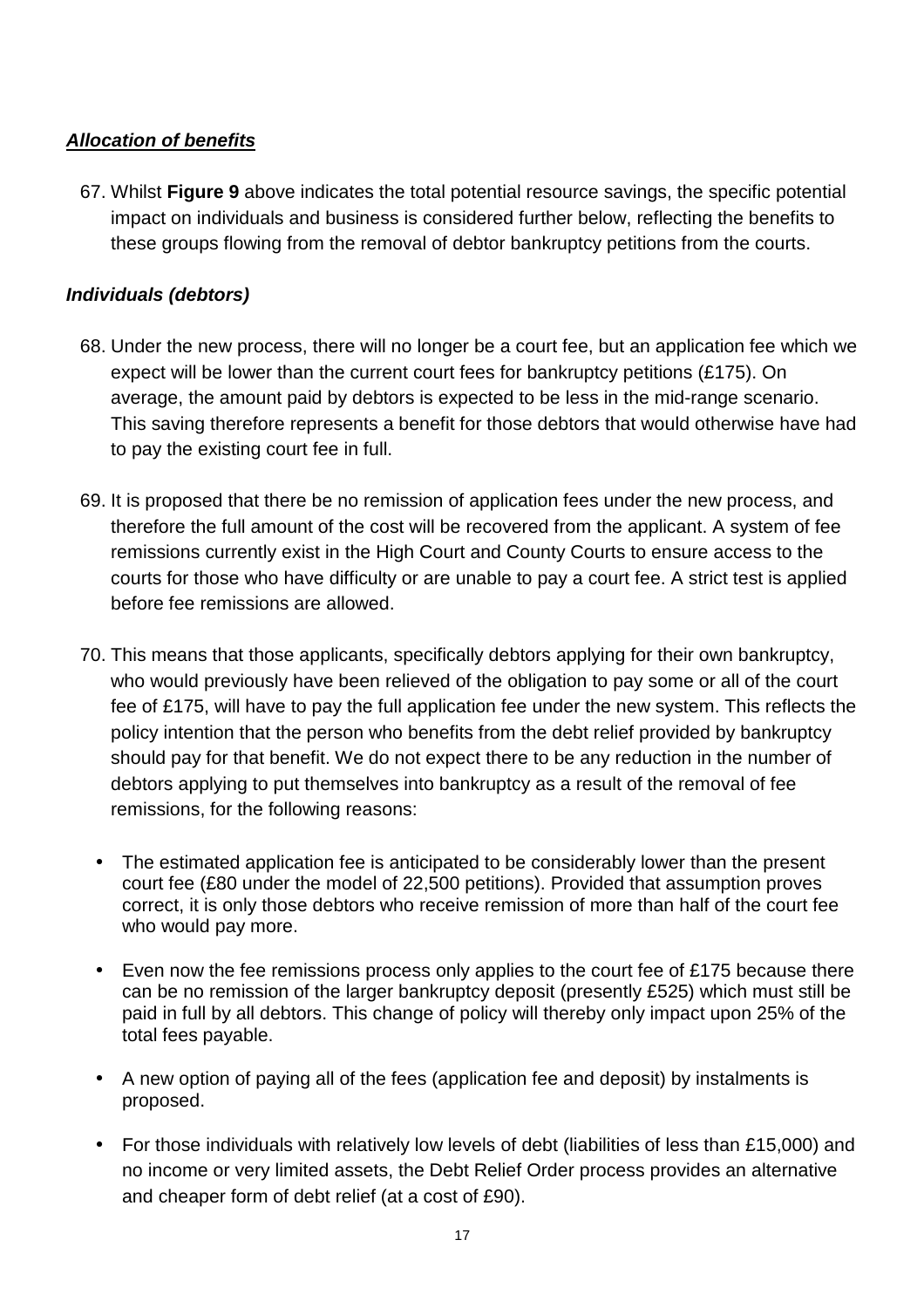- 71. The changes to the debtor petition bankruptcy process could otherwise benefit debtors by removing an inappropriate barrier for those for whom bankruptcy is the right solution to their debts but who are put off applying because of the current requirement to attend court.
- 72. In October 2009, the Money Advice Trust published a report on debt and mental health<sup>3</sup> which concluded there was "plausible evidence from longitudinal research that indebtedness is often subsequently followed by mental health problems". By obtaining faster access to debt relief, the debtor should be relieved of the financial, psychological and physiological consequences of over-indebtedness in a shorter period of time. Debtors who petition for their own bankruptcy would no longer be required to attend court in order to file their petitions and obtain their bankruptcy order. Electronic or paper submissions could reduce the stigma associated with attending court and save time, as well as reducing the burden faced by some debtors associated with travelling to court.
- 73. The table below compares the cost to debtors of the current system with the cost of the proposed system, using the range of possible fees at **Figure 4 above.** These fees would be payable in addition to the deposit of £525 (which is not changing) in those cases where an order is made.

|                                                             | Model A    | Model B    | Model C    |
|-------------------------------------------------------------|------------|------------|------------|
| Number of petitions                                         | 30,000     | 22,500     | 15,000     |
| <b>Present system</b>                                       |            |            |            |
| Cost to debtors of<br>existing fee £175 x<br>50% remissions | £2,625,000 | £1,968,750 | £1,312,500 |
| <b>Proposed system</b>                                      |            |            |            |
| Anticipated new fee                                         | £70        | £80        | £107       |
| Cost to debtors                                             | £2,100,000 | £1,800,000 | £1,605,000 |
| Benefit / (cost) to<br>debtors                              | £525,000   | £168,750   | (£292,500) |

**Figure 10**: Table showing the application costs for debtors under the current system compared with the application costs under the proposed administrative system

74. The table reflects the fact that at lower levels of case numbers, those debtors who would previously have received either a partial or full remission of the court fee, will in the future be expected to make a contribution towards the costs of processing their petition. As indicated above, this reflects the policy intention that the person who benefits from the debt relief provided by the bankruptcy process should pay for that benefit.

 3 http://www.infohub.moneyadvicetrust.org/resource.asp?r\_id=468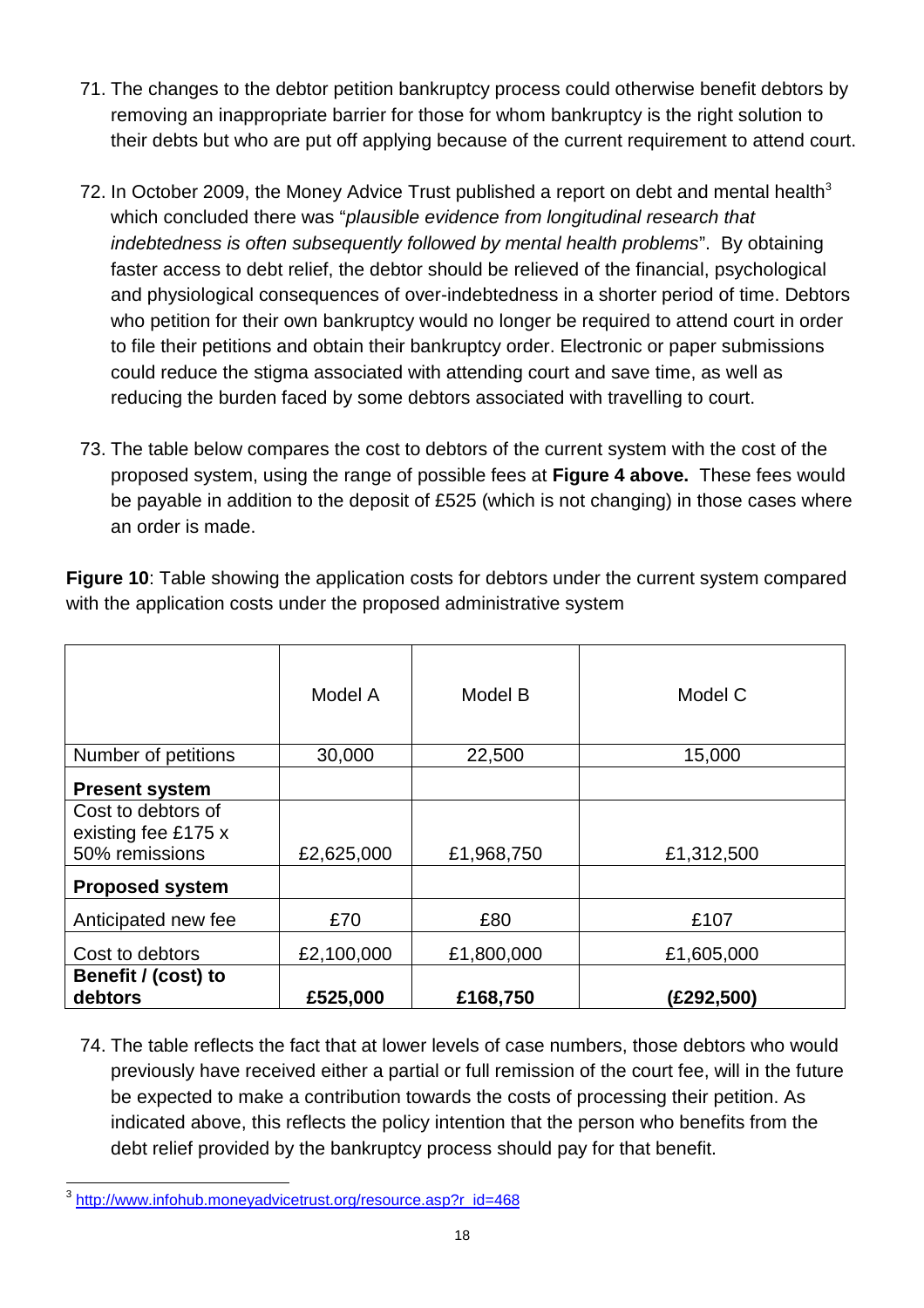#### **Business**

- 75. As outlined above, the potential savings to business are expected to result from a change in behaviour on the part of debtors, who will be more inclined to initiate their own bankruptcy proceedings thus leading to savings for business who will no longer incur the cost of presenting bankruptcy petitions against debtors in those cases.
- petitions by 5% and elimination of costs associated with presenting those petitions. They 76. The savings to business are therefore illustrated by the reduction in creditor bankruptcy are summarised below in **Figure 11**, but have not been monetised in this assessment.

**Figure 11**: Table showing savings for business resulting from debtor behavioural change

| Number of petitions           | 30,000     | 22,500     | 15,000     |
|-------------------------------|------------|------------|------------|
| Assumed 5% increase in debtor |            |            |            |
| petitions                     | 1,500      | 1,250      | 750        |
| Solicitors fees (£1,700)      | £2,550,000 | £2,125,000 | £1,275,000 |
| HMCTS court fee (£220)        | £330,000   | £275,000   | £165,000   |
| OR deposit (£700)             | £1,050,000 | £875,000   | £525,000   |
| <b>Savings for business</b>   | £3,930,000 | £3,275,000 | £1,965,000 |

#### **Government**

- 77. Savings to Government result primarily from the removal of all debtor petition bankruptcy applications from the courts. This will enable the courts to focus their time and resources on their primary function of dispute resolution and other civil procedure matters that do require judicial expertise, allowing the resource to be more efficiently deployed elsewhere.
- 78. There are also resource savings for HMCTS in the small reduction in creditor bankruptcy petitions flowing from behavioural change on the part of debtors, and efficiency savings for the Official Receiver resulting from synergies with the Adjudicator.

#### **Summary**

- 79. Taking into consideration the costs and benefits of each choice, option 1 is the preferred option as it is most likely to achieve the policy objective of improving accessibility to bankruptcy, whilst minimising the burdens on the courts and maximising the potential for savings to be made from creating a streamlined administrative process.
- 80. Total potential annual cost savings are in the range of **£7.3 to £15.3 million**, representing economic resources that could be more efficiently utilised elsewhere, primarily in relation to the savings flowing from the removal of debtor petition bankruptcies from the courts. The savings do not represent cashable savings that would be released upon implementation. Beneficiaries of the proposal are Government, business and individuals.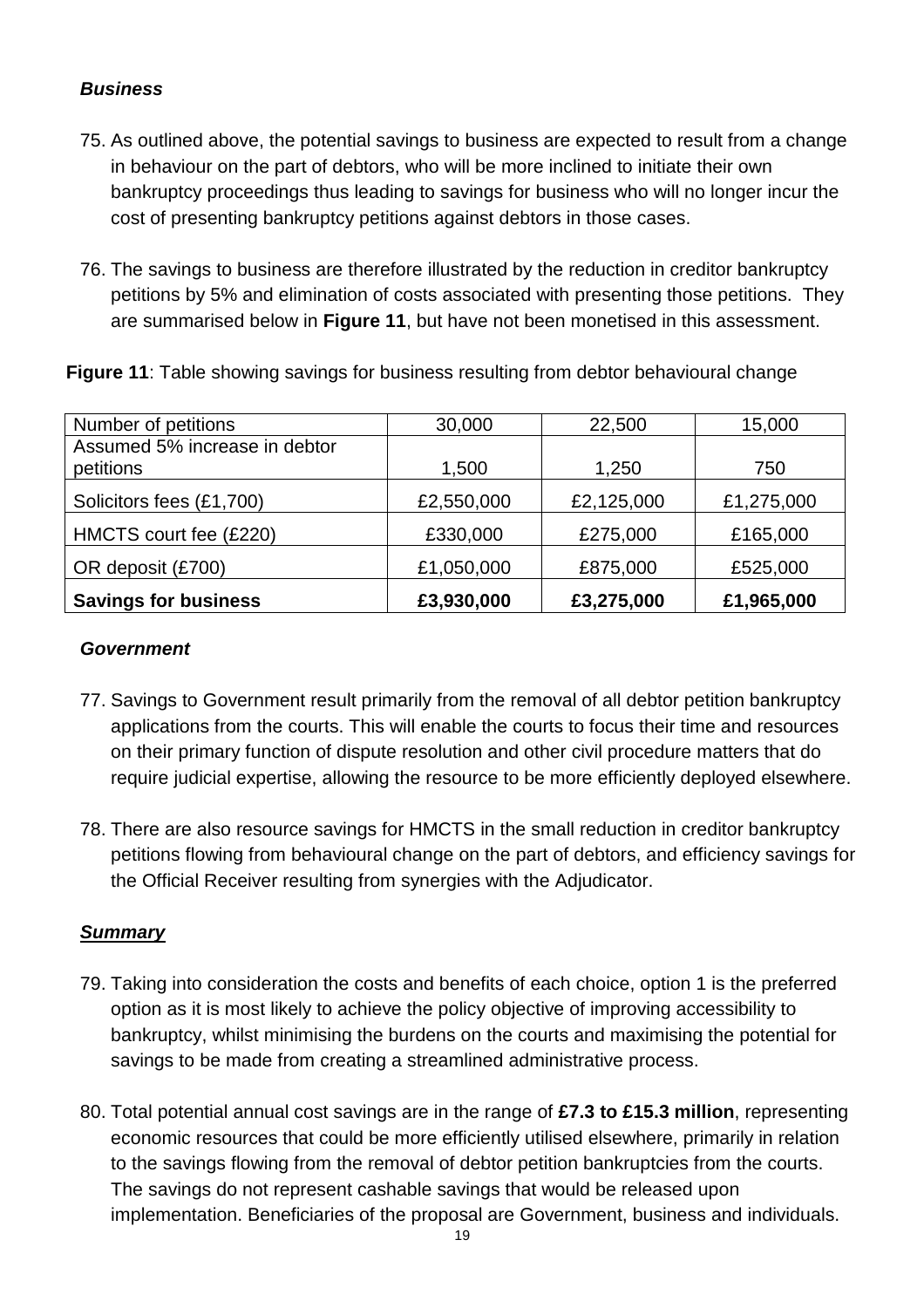- 81. As the new administrative system will be a demand-led process, the final fees set will depend on the forecasted volume of cases received by the Adjudicator.
- 82. The level of uptake for an online system, particularly for individual debtors petitioning for their own bankruptcy, is unknown but work carried out by the Insolvency Service in 2007 suggests that 80% of debtors who had petitioned for their own bankruptcy in the past would have considered an electronic application process had it been available. For the purposes of this impact assessment it has therefore been assumed that 80% of applications will be received electronically. However, if the uptake is significantly less than that, the cost of paper applications - which are higher than electronic applications, but currently absorbed in the overall fee calculations, may increase the overall proposed fee level.
- 83. The proposals contained in this consultation document are consistent with wider reforms to the civil courts in England and Wales led by the Ministry of Justice. The realisation of any benefits outlined in this consultation document, particularly those to HMCTS, are dependent on overall changes to the court services and resource allocation within the MOJ and HMCTS.

#### One in One Out (OIOO)

84. Under the 'One In, One Out' rule, measures that have a net cost to business must have a measure or measures of equivalent cost removed in order to be implemented. Whilst this proposal does not have any direct cost on business, since debtors petitioning for their own bankruptcy are in the vast majority of cases individual consumer debtors experiencing over-indebtedness, there may be some very modest familiarisation costs for those involved in the provision of debt advice, mostly provided by large organisations within the civil society sector. As such, the measure falls within the ambit of One In One Out, and is classified as an 'in' at zero net cost, in line with the BRE OIOO methodology. This is an "In" where the EANCB has not been scored as the cost is expected to be negligible and it is deemed disproportionate to undertake an analysis to monetise it.

#### **SPECIFIC IMPACT TESTS**

1. Competition Assessment

The proposed policy will have no impact on competition as the work involved in dealing with petitions is merely being moved from one government department (HM Courts and Tribunals Services) to a person or person under the control of the Secretary of State.

#### 2. Small Firms Impact Test

The proposed policy will have no impact on small firms.

3. Justice

The proposed policy will have no impact on Legal Aid, as it is not available to fund bankruptcies. It is proposed that there be new criminal offences, for knowingly or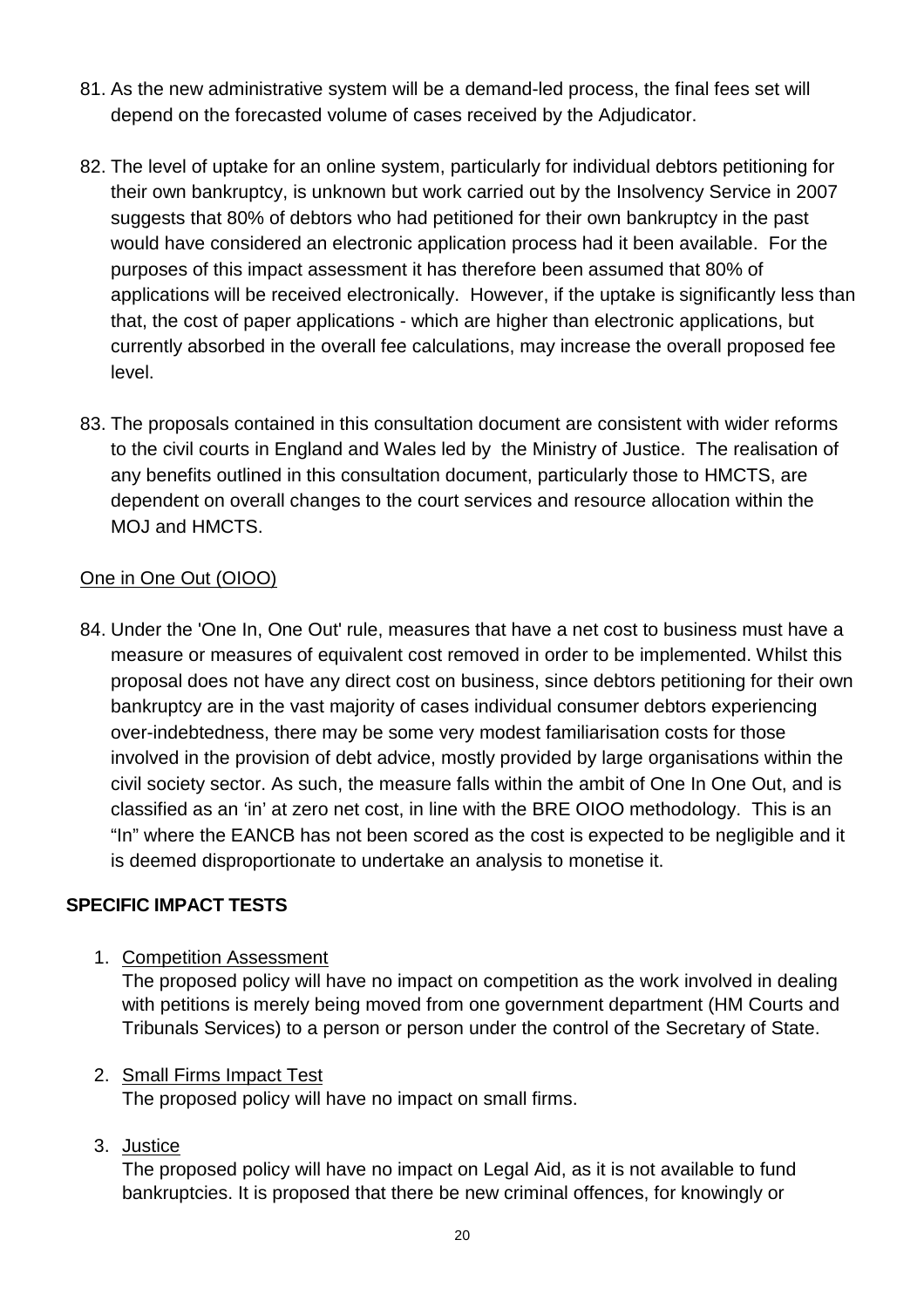recklessly making a false representation or omission in providing information in connection with a bankruptcy application.

#### 4. Sustainable Development

The proposed policy will have no direct impact on sustainable development.

#### 5. Greenhouse Gas Assessment

The proposed policy will have no direct impact on greenhouse gas assessments.

#### 6. Other Environment

While the implications of this proposed system may not be so significant as to warrant a detailed impact assessment for "Sustainable Development" or "Carbon Assessment", the following benefits would flow from the system:

- Reduction in the use of paper, in particular due to the use of an electronic method of filing for a bankruptcy petition
- Reduction in levels of unwanted paper
- Reduction in the need for travel

#### 7. Health

It is anticipated that the proposed system will have beneficial effects on the health of debtors. The adverse psychological and physiological effects of stress relating to financial circumstances are well documented, but by removing potential delays in the petition process and removing the stigma associated with attending court, debtors will be able to access debt relief procedures more quickly. In this way, debtors will be relieved of some of the stress of their financial situation more quickly than under the current debtor petition system.

#### 8. Equality Impact Assessments

The proposed system will not have an adverse or disproportionate effect on any person as a consequence of race, ethnic origin, religion, gender or sexual orientation. The proposal provides for electronic submission of debtor bankruptcy applications, but any person who, for whatever reason, is unable to participate in this form of submission will initially still be able to submit their application on paper via the post. The forms will be available to download from The Insolvency Service website. There will be a telephone helpline, funded from the application fee, to help any applicants to complete their forms.

9. In addition, the removal of the requirement to attend at courts with insolvency jurisdiction in order to file a bankruptcy petition should benefit people who are unable to travel to court due to disability, cost of travelling, inability to take time off work or any other commitments which may prevent attendance at court.

#### 10. Human Rights

The proposed system does not impact upon any human rights issues.

#### 11. Rural Proofing

Under the current system, debtors and creditors or their representatives must attend at the appropriate court with insolvency jurisdiction in order to present a petition. The forms required to petition can be obtained from the court, printed from The Insolvency Service